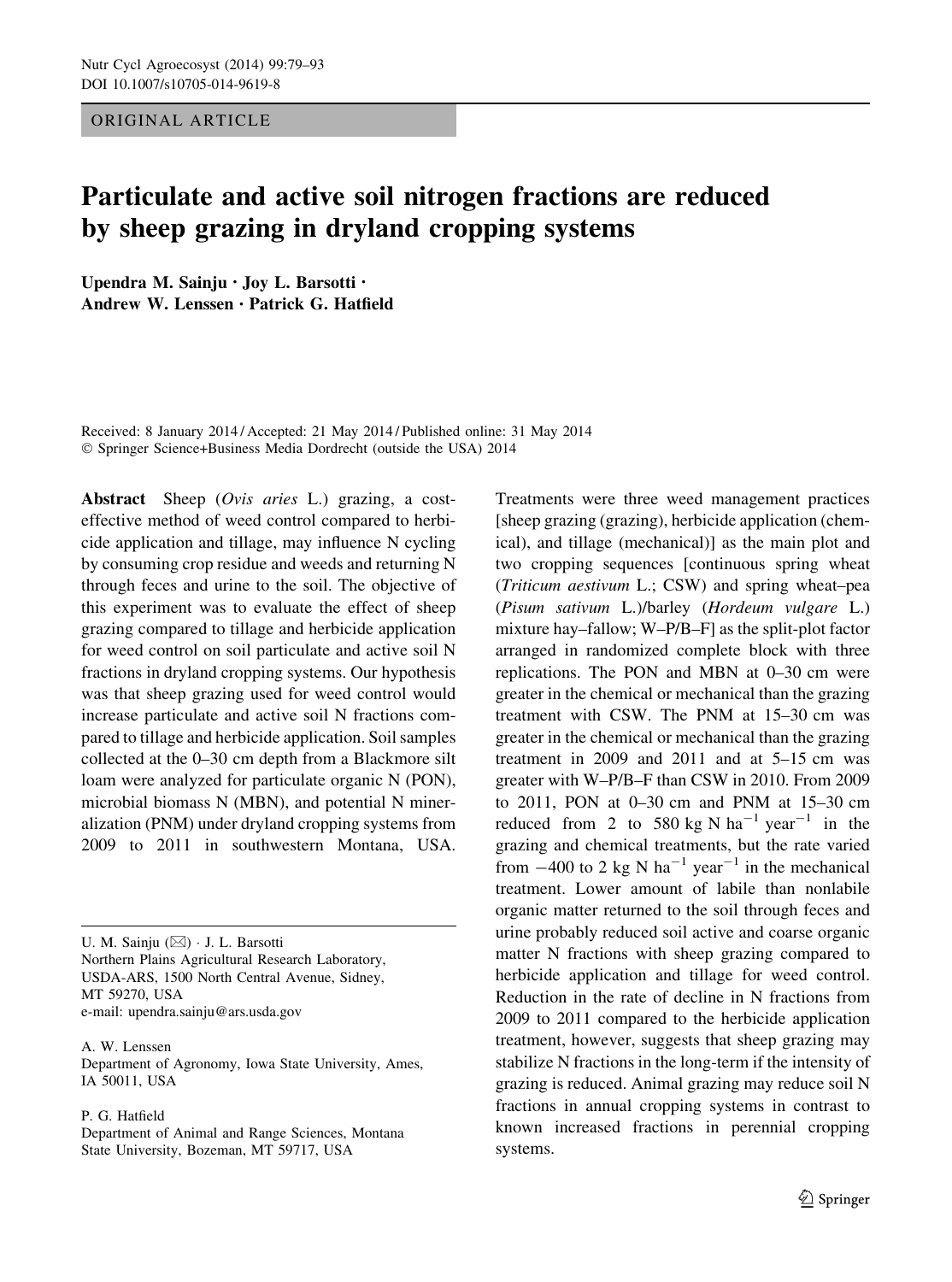Keywords Dryland cropping systems - Labile nitrogen fractions - Nitrogen cycling - Sheep grazing - Weed management

#### Abbreviations

| Chemical   | Weed control by herbicide application |
|------------|---------------------------------------|
| <b>CSW</b> | Continuous spring wheat               |
| Grazing    | Weed control by sheep grazing         |
| <b>MBN</b> | Microbial biomass N                   |
| Mechanical | Weed control by tillage               |
| <b>PNM</b> | Potential N mineralization            |
| <b>PON</b> | Particulate organic N                 |
| <b>STN</b> | Soil total N                          |
| $W-P/B-F$  | Spring wheat-pea/barley mixture hay-  |
|            | fallow                                |
|            |                                       |

#### Introduction

Sustainability of farming systems using reduced inputs can be achieved by using the integrated crop-livestock system (Franzluebbers and Stuedemann [2003](#page-14-0), [2008](#page-14-0); Maughan et al. [2009](#page-14-0)). Nitrogen returned to the soil through feces and urine during animal grazing on crop and weed residues can increase N cycling and reduce N fertilization rates for succeeding crops (Abaye et al. [1997;](#page-14-0) Franzluebbers and Stuedemann [2003](#page-14-0); Sainju et al. [2010\)](#page-14-0). As a result, grazing can increase soil quality and crop yields compared to non-grazing (Franzluebbers and Stuedemann [2003;](#page-14-0) Maughan et al. [2009\)](#page-14-0). Some of the other benefits of the integrated crop-livestock system are meat, milk, wool, and manure production and use of animals as draft power for tillage (Franzluebbers and Stuedemann [2003](#page-14-0); Hatfield et al. [2007](#page-14-0)).

Sheep grazing during fallow periods (e.g. before crop planting, after grain harvest, and during summer fallow) is often used to control weeds and pests, reduce feed cost, and increase nutrient cycling in dryland cropping systems (Johnson et al. [1997](#page-14-0); Hatfield et al. [2007\)](#page-14-0). Alternate-year summer fallow is usually practiced to conserve soil water, release plant nutrients, control weeds, increase succeeding crop yields, and reduce the risk of crop failure (Aase and Pikul [2000](#page-14-0)). While tillage and herbicide application are effective in controlling weeds, they are also expensive, resulting in some of the highest variable costs for small grain production (Johnson et al. [1997](#page-14-0)). Tillage and fallow can expose soil to erosion and herbicide application can contaminate soil, water, and air, all of which can increase risks to human and animal health (Fenster [1997\)](#page-14-0).

Tillage and fallow can also reduce soil quality and productivity by reducing soil organic matter and water storage efficiency and increasing saline seeps development (Tanaka and Aase [1987](#page-14-0); Black and Bauer [1988\)](#page-14-0). While intensive tillage increases the oxidation of soil organic matter (Schomberg and Jones [1999](#page-14-0)), fallowing reduces the amount of crop residue returned to the soil and increases soil temperature and water content which increase microbial activity (Aase and Pikul [2000](#page-14-0); Halvorson et al. [2002\)](#page-14-0). Traditional dryland farming practices using conventional tillage with wheat–fallow have resulted in reduced crop yields and soil organic matter in the northern Great Plains, USA (Aase and Pikul [2000](#page-14-0); Halvorson et al. [2002;](#page-14-0) Sainju et al. [2009](#page-14-0)).

Management practices change soil total N (STN) slowly due to a large pool size and inherent spatial variability (Franzluebbers et al. [1995\)](#page-14-0). The STN include greater proportion of nonlabile fractions of soil N (or soil organic N) that are resistant to change (Franzluebbers et al. [1995\)](#page-14-0). As a result, measurement of STN alone does not reflect changes in soil productivity and N status (Franzluebbers et al. [1995](#page-14-0); Bezdicek et al. [1996\)](#page-14-0). Measurements of biologically active (labile) fractions of STN, such as microbial biomass N (MBN or N stored in the body of microorganisms) and potential N mineralization (PNM or N mineralization capacity) that change rapidly with time (e.g. within a growing season), can better reflect changes in soil quality and productivity that alter N dynamics due to immobilization-mineralization (Saffigna et al. [1989;](#page-14-0) Bremner and Van Kissel [1992\)](#page-14-0). Particulate organic N (PON or N in coarse organic matter fraction) is an intermediate N fraction between active and slow fractions that also changes rapidly due to management practices (Cambardella and Elliott [1992\)](#page-14-0) and can be a sensitive indicator of changes in soil organic matter (Franzluebbers and Stuedemann [2003](#page-14-0)). Compared to conventional management practices, conservation practices can increase both active and intermediate fractions of soil N better than slow fractions (Franzluebbers et al. [1995;](#page-14-0) Sainju et al. [2009\)](#page-14-0). Animal grazing can increase soil particulate organic matter,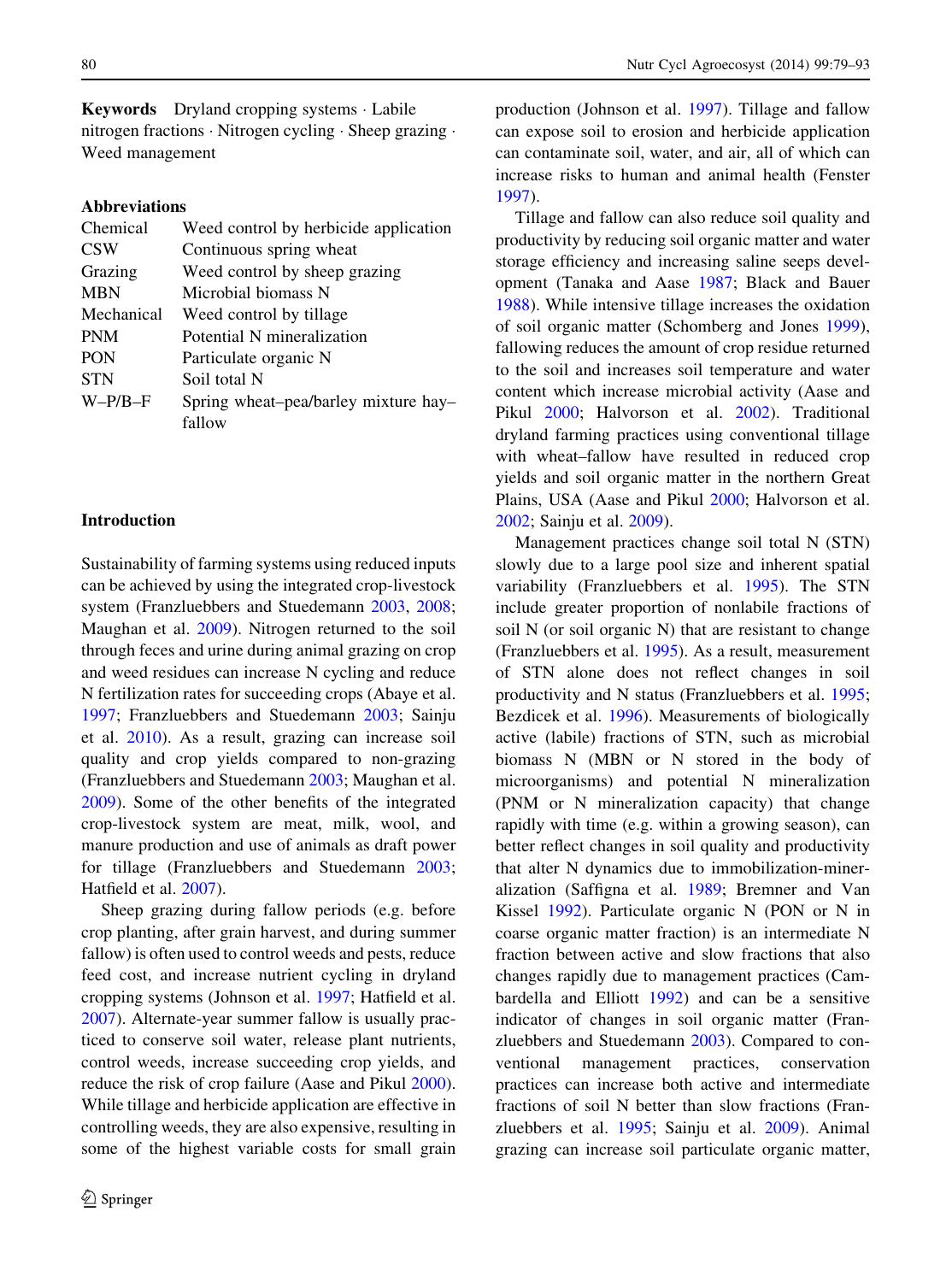soil microbial biomass, and N mineralization in perennial cropping systems (Franzluebbers and Stuedemann [2003;](#page-14-0) Frank and Groffman [1998](#page-14-0)), but can reduce their contents in annual cropping systems (Franzluebbers and Stuedemann [2008](#page-14-0)).

Quantifying particulate and biologically active soil N fractions is needed to measure the impact of management practices on soil N cycling and productivity. Little is known about the effect of sheep grazing on active and intermediate soil N fractions in dryland cropping systems. We hypothesized that sheep grazing for weed control in continuous spring wheat (CSW) would increase active and intermediate soil N fractions (PON, MBN, and PNM) compared to tillage and herbicide application on spring wheat–pea/barley mixture hay–fallow (W–P/B–F). Our objectives were to: (1) quantify the effects of weed management practices (sheep grazing, tillage, and herbicide application) and cropping sequences (CSW and W–P/B–F) on PON, MBN, and PNM from 2009 to 2011 in southwestern Montana, USA and (2) identify if sheep grazing for weed control is a viable option to increase N cycling in dryland cropping systems.

# Materials and methods

#### Experimental description

The study was conducted from 2009 to 2011 at the Fort Ellis Research Center, Montana State University (45°40'N, 111°2'W; altitude 1,468 m), Bozeman, Montana, USA. Mean monthly air temperature ranges from  $-5.6$  °C in January to 19 °C in July and the annual precipitation (113-year average) is 465 mm. The soil is a Blackmore silt loam (fine-silty, mixed, superactive, frigid Typic Argiustolls) with 250 g  $kg^{-1}$  sand, 500 g kg<sup>-1</sup> silt, 250 g kg<sup>-1</sup> clay, and 7.2 pH at the 0–15 cm depth. Previous treatments (2004–2008) at the site included three weed management practices (sheep grazing, tillage, and herbicide application) as the main plot and three cropping sequences (CSW, spring wheat– fallow, and winter wheat–fallow) as the split-plot variable. The CSW included only one crop phase (spring wheat) while spring wheat–fallow had two crop phases (spring wheat and fallow), with each phase occurring in every year. Similarly, winter wheat–fallow had two phases (winter wheat and fallow), with each phase occurring in every year. In 2009, the same weed management practices were continued as the main plot and CSW as one of the cropping sequence in the split plot treatment. In the other split-plot treatments, winter wheat phase of the winter wheat–fallow treatment was replaced by alfalfa (Medicago sativa L.). Its second phase (fallow) as well as spring wheat and fallow phases of the spring wheat–fallow treatment were replaced by three phases of pea/barley hay mixture, fallow, and spring wheat, respectively, in the W–P/B–F rotation where each phase appeared in every year. For this study, cropping sequences with only CSW and W–P/B–F were selected. As a result of the treatment history, STN content at  $0-120$  cm varied from 19.5 Mg N ha<sup>-1</sup> in the mechanical treatment with spring wheat–fallow to 24.2 Mg N  $ha^{-1}$  in the grazing treatment with CSW in 2008 (Sainju et al. [2010](#page-14-0)). These values were used as covariates for data analysis to eliminate prior years' management effects on soil N fractions.

Detailed description of treatments and management practices used for crop production are shown in Table [1](#page-3-0). Main-plot treatments were three weed management practices [chemical (weed control by herbicide application), grazing (weed control by sheep grazing), and mechanical (weed control by tillage)] and split-plot treatments were two cropping sequences (CSW and W–P/B–F) arranged in a randomized block design with three replications. The grazing treatment consisted of grazing with a group of western whitefaced sheep at a stocking rate of 29–153 sheep  $day^{-1}$  ha<sup>-1</sup>. Sheep were grazed day and night before crop planting in the early spring and after harvest in the autumn in CSW. In addition to these periods, sheep were also grazed during the summer fallow period in W–P/B–F. Grazing ended when about  $\leq 47$  kg ha<sup>-1</sup> of crop residue and weeds remained in the plot. The amount of residue left at the soil surface after grazing was determined by collecting residues from five  $900 \text{ cm}^2$  areas within the plot, washing with water to remove soil particles, oven drying at 60  $\degree$ C for 3 day, and weighing. The chemical treatment included application of post emergence herbicide {glyphosate [N-(phosphonomethyl)-glycin] and dimethylamine salt of dicamba  $(3,6$ -dichloro- $o$ -anisic acid)} before planting, after crop harvest, and during summer fallow for weed control. The mechanical treatment consisted of tilling the plots before planting, during crop growth, after crop harvest, and during summer fallow with a Flexicoil harrow (John Deere 100, Kennedy, MN) to a depth of 15 cm to control weeds and for seedbed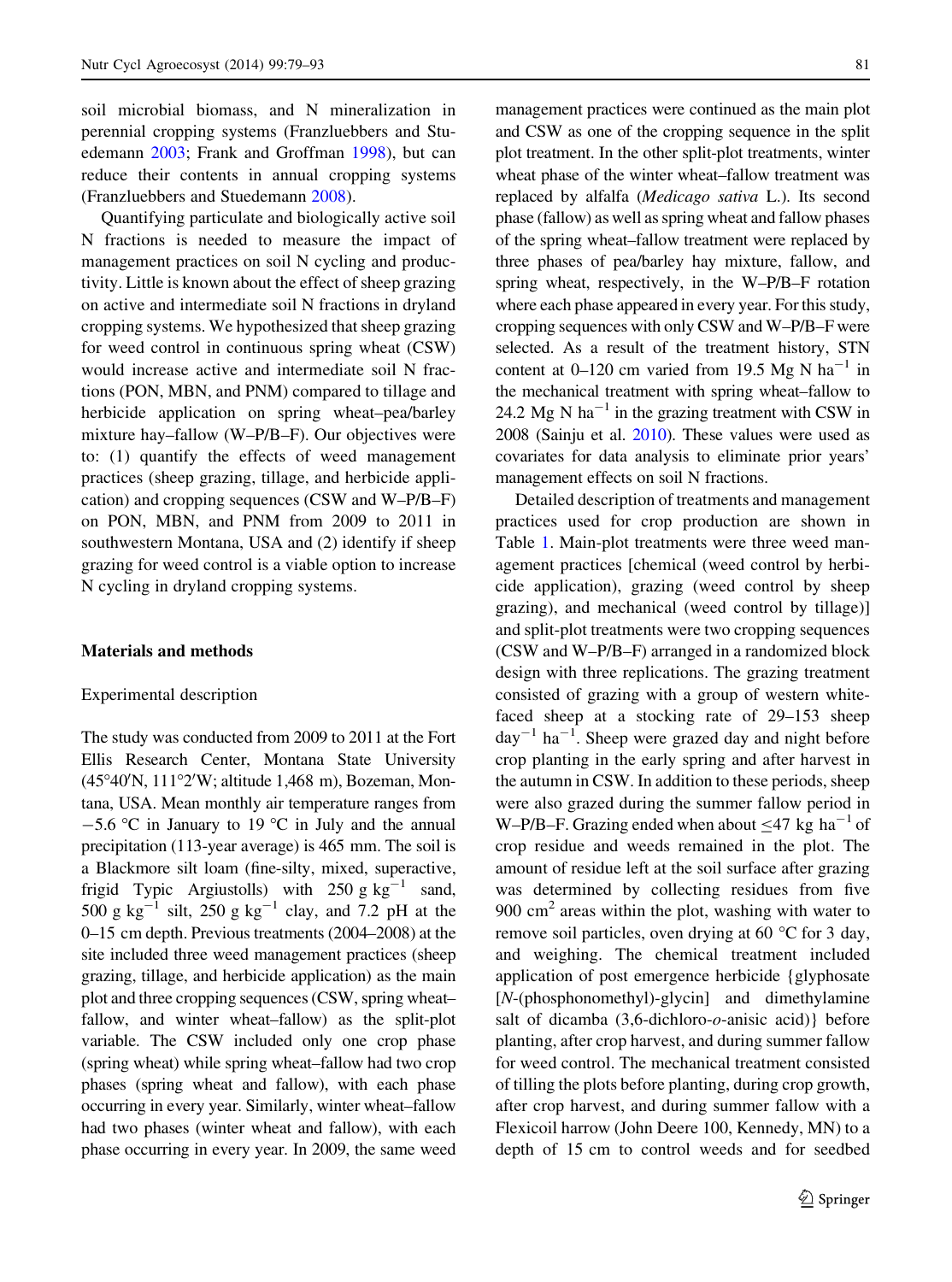| Management                      | Chemical                                                |                                                                                                                                                          | Grazing                                                                                               |                                                                                                                                                          | Mechanical                                              |                                                                                                                                                            |
|---------------------------------|---------------------------------------------------------|----------------------------------------------------------------------------------------------------------------------------------------------------------|-------------------------------------------------------------------------------------------------------|----------------------------------------------------------------------------------------------------------------------------------------------------------|---------------------------------------------------------|------------------------------------------------------------------------------------------------------------------------------------------------------------|
|                                 | <b>CSW</b>                                              | $W-P/B-F$                                                                                                                                                | <b>CSW</b>                                                                                            | $W-P/B-F$                                                                                                                                                | <b>CSW</b>                                              | $W-P/B-F$                                                                                                                                                  |
| Tillage                         | None                                                    | None                                                                                                                                                     | None                                                                                                  | None                                                                                                                                                     | Harrowing to a<br>depth of<br>$15 \text{ cm}$           | Harrowing to a<br>depth of 15 cm                                                                                                                           |
| Weed<br>management              | Herbicide<br>application in<br>the spring<br>and autumn | Herbicide<br>application in<br>the spring,<br>autumn, and<br>summer fallow                                                                               | Sheep grazing<br>before<br>planting in<br>the spring<br>and after<br>crop harvest<br>in the<br>autumn | Sheep grazing<br>before planting in<br>the spring, after<br>crop harvest in<br>the autumn, and<br>during summer<br>fallow                                | Tillage in the<br>spring,<br>summer, and<br>autumn      | Tillage in the<br>spring, summer,<br>and autumn                                                                                                            |
| N fertilization<br>rate         | 202 kg N ha <sup>-1</sup><br>for wheat                  | 252 kg N ha <sup>-1</sup> for<br>wheat and<br>134 kg N ha <sup>-1</sup><br>for pea/barley<br>mixture hay                                                 | 202 kg N $ha^{-1}$<br>for wheat                                                                       | 252 kg N ha <sup>-1</sup> for<br>wheat and<br>134 kg N ha <sup>-1</sup><br>for pea/barley<br>mixture hay                                                 | 202 kg N ha <sup>-1</sup><br>for wheat                  | 252 kg N ha <sup>-1</sup> for<br>wheat and<br>134 kg N ha <sup>-1</sup><br>for pea/barley<br>mixture hay                                                   |
| P and K<br>fertilization        | None                                                    | None                                                                                                                                                     | None                                                                                                  | None                                                                                                                                                     | None                                                    | None                                                                                                                                                       |
| Planting date                   | Mid-May                                                 | Mid-May                                                                                                                                                  | Mid-May                                                                                               | Mid-May                                                                                                                                                  | Mid-May                                                 | Mid-May                                                                                                                                                    |
| Seed rate                       | 90 kg ha <sup><math>-1</math></sup> for<br>wheat        | 90 kg ha <sup><math>-1</math></sup> for<br>wheat, 1.6<br>million seeds<br>$ha^{-1}$ for barley<br>hay, and 0.8<br>million seeds<br>$ha^{-1}$ for pea hay | 90 kg ha <sup><math>-1</math></sup> for<br>wheat                                                      | 90 kg ha <sup><math>-1</math></sup> for<br>wheat, 1.6<br>million seeds<br>$ha^{-1}$ for barley<br>hay, and 0.8<br>million seeds<br>$ha^{-1}$ for pea hay | 90 kg ha <sup><math>-1</math></sup> for<br>wheat        | 90 kg ha <sup><math>-1</math></sup> for<br>wheat, $1.6$<br>million seeds<br>$ha^{-1}$ for barley<br>hay, and 0.8<br>million seeds<br>$ha^{-1}$ for pea hay |
| Harvest date                    | September for<br>wheat                                  | August for pea/<br>barley mixture<br>hay and<br>September for<br>wheat                                                                                   | September for<br>wheat                                                                                | September for<br>wheat.                                                                                                                                  | September for<br>wheat                                  | August for pea/<br>barley mixture<br>hay and<br>September for<br>wheat                                                                                     |
| Grain and<br>residue<br>removal | Wheat grain<br>and<br>aboveground<br>biomass<br>removed | Wheat grain and<br>aboveground<br>biomass<br>including pea/<br>barley hay<br>removed                                                                     | Wheat grain<br>removed.<br>Sheep grazed<br>on wheat<br>residue                                        | Wheat grain<br>removed. Sheep<br>grazed on wheat<br>residue and pea/<br>barley hay                                                                       | Wheat grain<br>and<br>aboveground<br>biomass<br>removed | Wheat grain and<br>aboveground<br>biomass<br>including pea/<br>barley hay<br>removed                                                                       |

<span id="page-3-0"></span>Table 1 Description of management practices used for various treatments in the experiment from 2009 to 2011

Weed management practices are chemical, weed control with herbicide application; grazing, weed control by sheep grazing; and mechanical, weed control by tillage. Cropping sequences are CSW continuous spring wheat and W–P/B–F spring wheat–pea/barley mixture hay–fallow

preparation. The size of the main plot was 91.4 m  $\times$  76.0 m and split plot 91.4 m  $\times$  15.2 m.

# Crop management

Nitrogen fertilizer as urea (45 % N) was broadcast to spring wheat and pea/barley mixture hay before planting in mid-May 2009–2011. While N fertilizer was left at the soil surface in the grazing and chemical treatments, it was incorporated to a depth of 15 cm using tillage in the mechanical treatment. Nitrogen fertilization rates were based on yield goals of 3.9 and 4.8 Mg ha<sup>-1</sup> for spring wheat grain in CSW and W–P/B–F, respectively, and 8.9 Mg ha<sup> $-1$ </sup> for pea/barley hay in W–P/B–F. Nitrogen rates included both soil and fertilizer N, and fertilizer N rates were calculated by deducting soil  $NO<sub>3</sub>-N$  content to a depth of 60 cm measured after grain and hay harvest in the autumn of the previous year from desired N rates.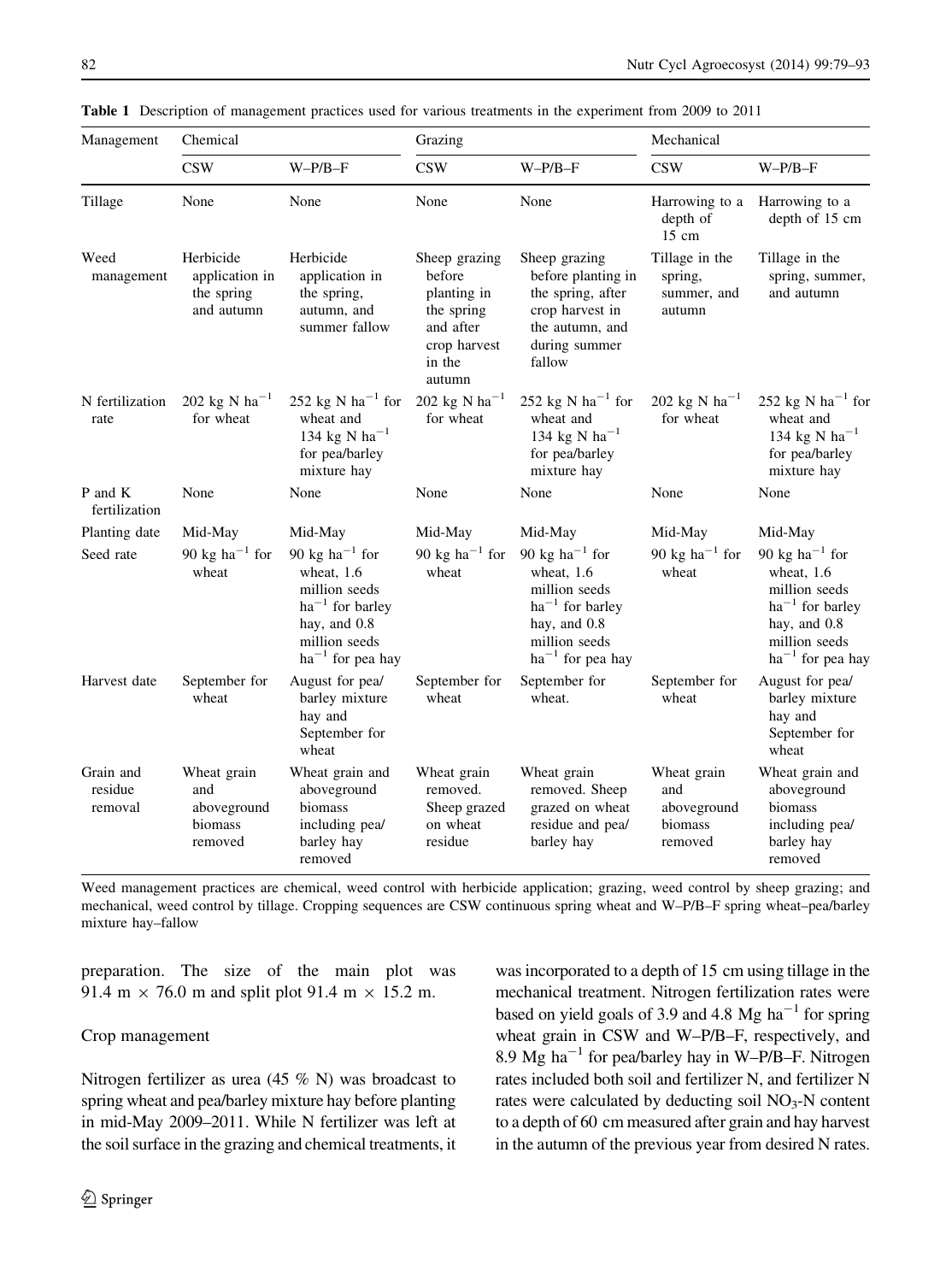This was done to include soil residual N so that the concentration of N in the fertilization rates does not exceed the desired amount. Because the soil contained high levels of extractable P and K (Sainju et al. [2011](#page-14-0)), no P and K fertilizers were applied.

Immediately after fertilization, spring wheat (cultivar McNeal, Foundation Seed, Montana State University, Bozeman, Montana) was planted in CSW and W–P/B–F using a drill equipped with double disc openers spaced 30 cm apart. Using the same equipment, barley hay (cultivar Haybet, Montana State University Stock, Bozeman, MT) and Austrian winter pea hay (cultivar Arvika, Circle S Seed, Logan, UT) were planted in W– P/B–F. In August and September, total crop biomass (grains, stems, and leaves in spring wheat and stems and leaves in pea/barley mixture hay) was collected 2 day before grain and hay harvest from two  $0.5 \text{ m}^2$  areas per plot. Biomass samples were oven dried at 60  $\degree$ C for 3 day and weighed for dry matter yield determination. Spring wheat grain yield (oven-dried basis) was determined from an area of  $1,389 \text{ m}^2$  using a combine harvester after oven-drying a subsample at 60  $\degree$ C for 3 day. Spring wheat biomass (stems and leaves) was determined by deducting grain yield from total biomass. Biomass of spring wheat after grain harvest and that of pea/barley were removed from the soil for hay with a self-propelled mower-conditioner and square baler in the chemical and mechanical treatments. In the grazing treatment, sheep were allowed to graze over swathed spring wheat biomass and pea/barley mixture forage.

Soil sampling and analysis

Soil samples were collected at the 0–30 cm depth from five locations in the central rows of each sub plot (or 60 cores per main plot) using a hydraulic probe (4 cm inside diameter) in October (a month after crop harvest) of each year. Soil cores were divided into 0–5, 5–15, 15–30 cm depth intervals. A portion  $(\approx 10 \text{ g})$  of the sample was oven-dried soil at 105  $\degree$ C for 24 h to determine soil water content, from which a conversion factor was determined to calculate the mass of the oven-dried soil core. The bulk density of the soil was calculated as follows:

Bulk density =  $M/(3.14 \times d^2 \times L/4)$ ,

where M is mass of the oven-dried soil, d is the inside diameter of the probe, and L is the length of the soil core.

The remainder of each sample was air-dried and ground to pass a 2-mm sieve. The STN concentration in soil samples was determined by using a high combustion C and N analyzer (LECO Corp., St. Joseph, MI) after grinding the sample to 0.5 mm. For determining PON concentration, 10 g soil was dispersed with 30 mL of 5  $g L^{-1}$  sodium hexametaphosphate for 16 h and the solution was poured through a 0.053 mm sieve (Cambardella and Elliott [1992\)](#page-14-0). The solution that passed through the sieve and contained mineral-associated and water-soluble N was oven dried at 50  $\degree$ C for 3–4 day and total N concentration was determined by using the analyzer as described above. The PON concentration was determined by the difference between STN in the whole-soil and that in the particles that passed through the sieve after correcting for the sand content.

The PNM in air-dried soils was determined by the method described by Haney et al. ([2004\)](#page-14-0). Two 10 g soil samples were moistened with water to 50 % field capacity  $[0.25 \text{ m}^3 \text{ m}^{-3}$  (Aase and Pikul [2000](#page-14-0))] and incubated in a 1 L jar at 21  $\degree$ C for 10 day. At 10 day, one container was removed and extracted with 50 mL of 2M KCl for 1 h. The NH<sub>4</sub>-N and NO<sub>3</sub>-N concentrations in the extract were determined colorimetrically using the modified Griess-Illosvay method with an autoanalyzer (Lachat Instrument, Loveland, CO) where  $NH_4$ -N and  $NO_3$ -N were reduced to  $NO_2$ -N using the Cd reduction and indophenol blue reaction (Mulvaney [1996\)](#page-14-0). The PNM concentration was determined by the difference between the sum of  $NH_4$ -N and  $NO_3$ -N concentrations before and after incubation. The other container with moist soil was subsequently used for determining MBN concentration by the modified fumigation-incubation method for air-dried soils (Franzluebbers et al. [1996](#page-14-0)). This container was incubated twice because MBN determination required moist-soil. The method also required mineralizable C to be flushed out during the first incubation (Franzluebbers et al. [1996](#page-14-0)). The moist soil was fumigated with ethanol-free chloroform for 24 h and incubated for 10 day at 21  $\degree$ C, after which  $NH_4$ -N and  $NO_3$ -N concentrations were determined as above after extracting with KCl. The MBN concentration was calculated by the difference between the sum of  $NH_4$ -N and  $NO_3$ -N concentrations in the sample before and after fumigation-incubation and using a correction factor of 2.44 (Voroney and Paul [1984\)](#page-14-0).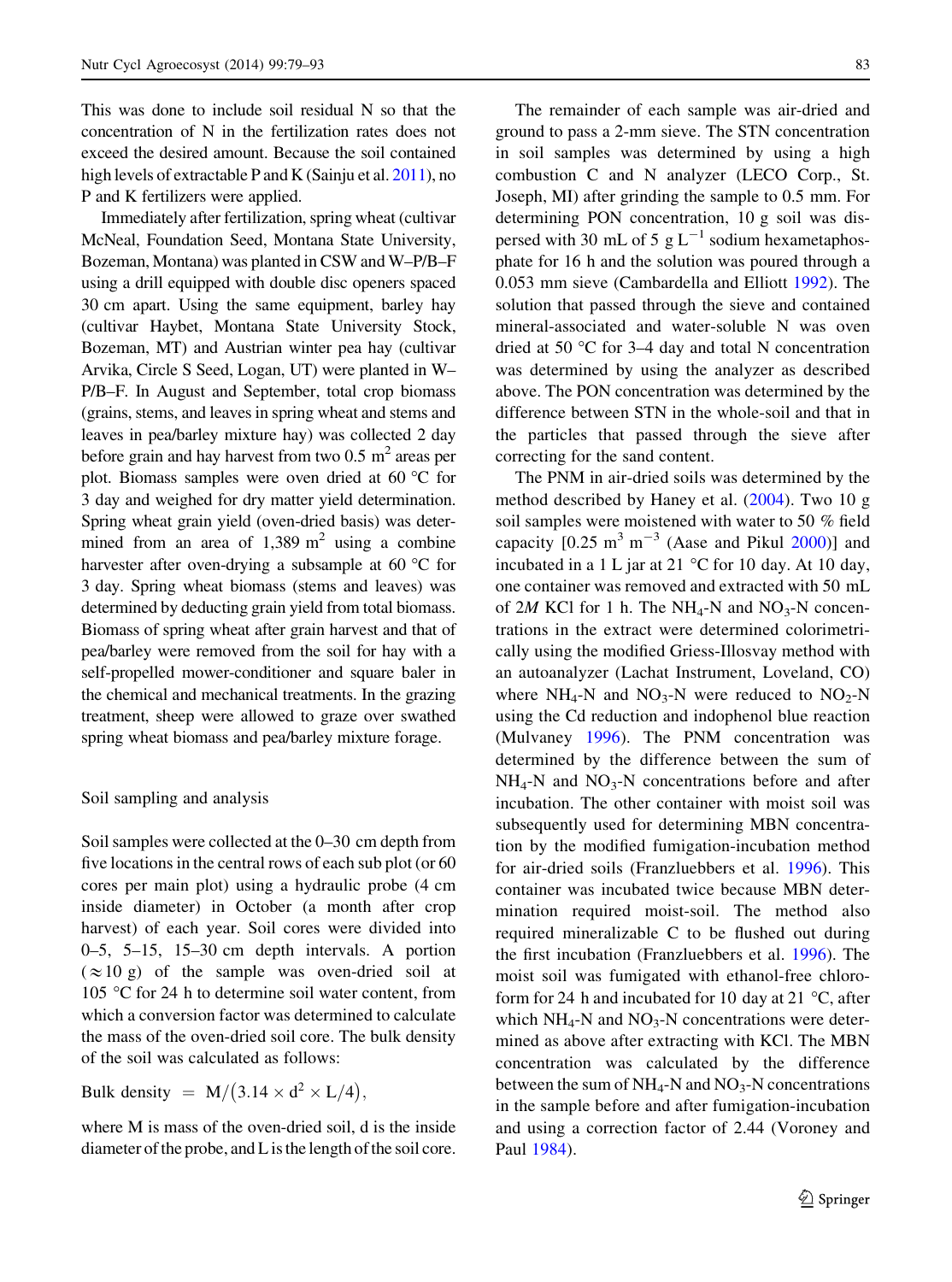The contents (Mg N ha<sup>-1</sup> or kg N ha<sup>-1</sup>) of STN, PON, PNM, and MBN at individual depth increments were calculated by multiplying their concentrations  $(g N kg^{-1}$  or mg N kg<sup>-1</sup>) by the bulk density and thickness of the soil layer. Because the bulk density at all depths was not significantly influenced by treatments and years, values of 1.20, 1.34, and 1.61 Mg m<sup>-3</sup> at 0-5, 5-15, and 15-30 cm, respectively, averaged across treatments and years, were used to convert concentrations of N fractions into contents. Total contents at 0–30 cm were determined by summing the contents from individual depths.

# Data analysis

Data for soil N fractions were analyzed by using the Analysis of Covariance in the SAS-MIXED model, after considering STN in 2008 as a covariate (Littell et al. [2006\)](#page-14-0). Weed management practice was considered as the main plot treatment and a fixed effect, cropping sequence as the split plot treatment and another fixed effect, year as a repeated measure variable, and replication and replication  $\times$  weed management practice interaction as random effects. Since W–P/B–F had three cropping phases with each phase of the cropping sequence occurring every year, data for soil N parameters were averaged across phases within the sequence, and the average value was used for the cropping sequence for analysis. Means were separated by using the least square means test when treatments and interactions were significant (Littell et al. [2006\)](#page-14-0). Regression analysis was used to determine the rate of change of soil N fractions in treatments with year when their interactions were significant. The timings of 0.5, 1.5, and 2.5 year used in the regression analysis represent the actual periods of soil sampling in October 2009, 2010, and 2011, respectively, since the project was initiated in April 2009. Statistical significance was evaluated at  $P < 0.05$ , unless otherwise stated.

# **Results**

#### Particulate organic nitrogen

With the elimination of 2008 STN levels for data analysis, PON varied with years at all depths, with significant interactions for weed management practice  $\times$  cropping sequence and weed management practice  $\times$  year at 0–30 cm (Table [2\)](#page-6-0). The 2008 STN as the covariate parameter influenced PON at 0–5, 5–15, 0–15, and 0–30 cm. Averaged across years, PON at 0–30 cm was greater in the mechanical than the grazing treatment with CSW. Averaged across cropping sequences, PON at 0–30 cm was greater in the chemical and mechanical than the grazing treatment in 2009 and greater in the mechanical than the chemical and grazing treatments in 2011 (Fig. [1](#page-7-0)). Based on the linear regression PON with year (Fig. [1](#page-7-0)), PON at 0–30 cm declined from 0.39 Mg N  $ha^{-1}$ year<sup>-1</sup> in the grazing treatment to 0.58 Mg N ha<sup>-1</sup>  $year^{-1}$  in the chemical treatment from 2009 to 2011 (Table [3](#page-8-0)). Averaged across treatments, PON at all depths declined from 2009 to 2011 (Table [2](#page-6-0)).

The proportion of STN in PON, i.e. the PON/STN ratio varied with cropping sequences at 5–15 and 0–15 cm and with years at all depths (Table [2](#page-6-0)). Significant interactions occurred for weed management practice  $\times$  cropping sequence at 0–5, 15–30, and 0–30 cm and weed management practice  $\times$  year at 0–15 cm. The 2008 STN as the covariate parameter influenced the PON/STN ratio at 0–15 and 0–30 cm.

Averaged across years, the PON/STN ratio at 0–5 cm was greater in the mechanical treatment with CSW than the chemical and mechanical treatments with W–P/B–F and the grazing treatment with CSW (Table [2](#page-6-0)). At 15–30 cm, the PON/STN ratio was greater in the grazing treatment with W–P/B–F or the mechanical treatment with CSW than the grazing treatment with CSW. At 0–30 cm, the PON/STN ratio was greater in the mechanical and chemical treatments with CSW and the grazing treatment with W–P/B–F than the grazing treatment with CSW. Averaged across cropping sequences, the PON/STN ratio at 0–15 cm was greater in the mechanical than the chemical treatment in 2009, but the trend reversed in 2010 (Fig. [1](#page-7-0)). Using linear regression of PON/STN ratio with year (Fig. [1\)](#page-7-0) from 2009 to 2011, the PON/ STN ratio at 0–15 cm declined from 0.04 Mg  $Mg^{-1}$ year<sup>-1</sup> in the chemical treatment to 0.05 Mg  $Mg^{-1}$  $year<sup>-1</sup>$  in the grazing and mechanical treatments (Table [3](#page-8-0)). Averaged across weed management practices and years, the PON/STN ratio at 5–15 and 0–15 cm was greater with CSW than W–P/B–F (Table [2](#page-6-0)). Averaged across treatments, the PON/ STN ratio at all depths declined from 2009 to 2011.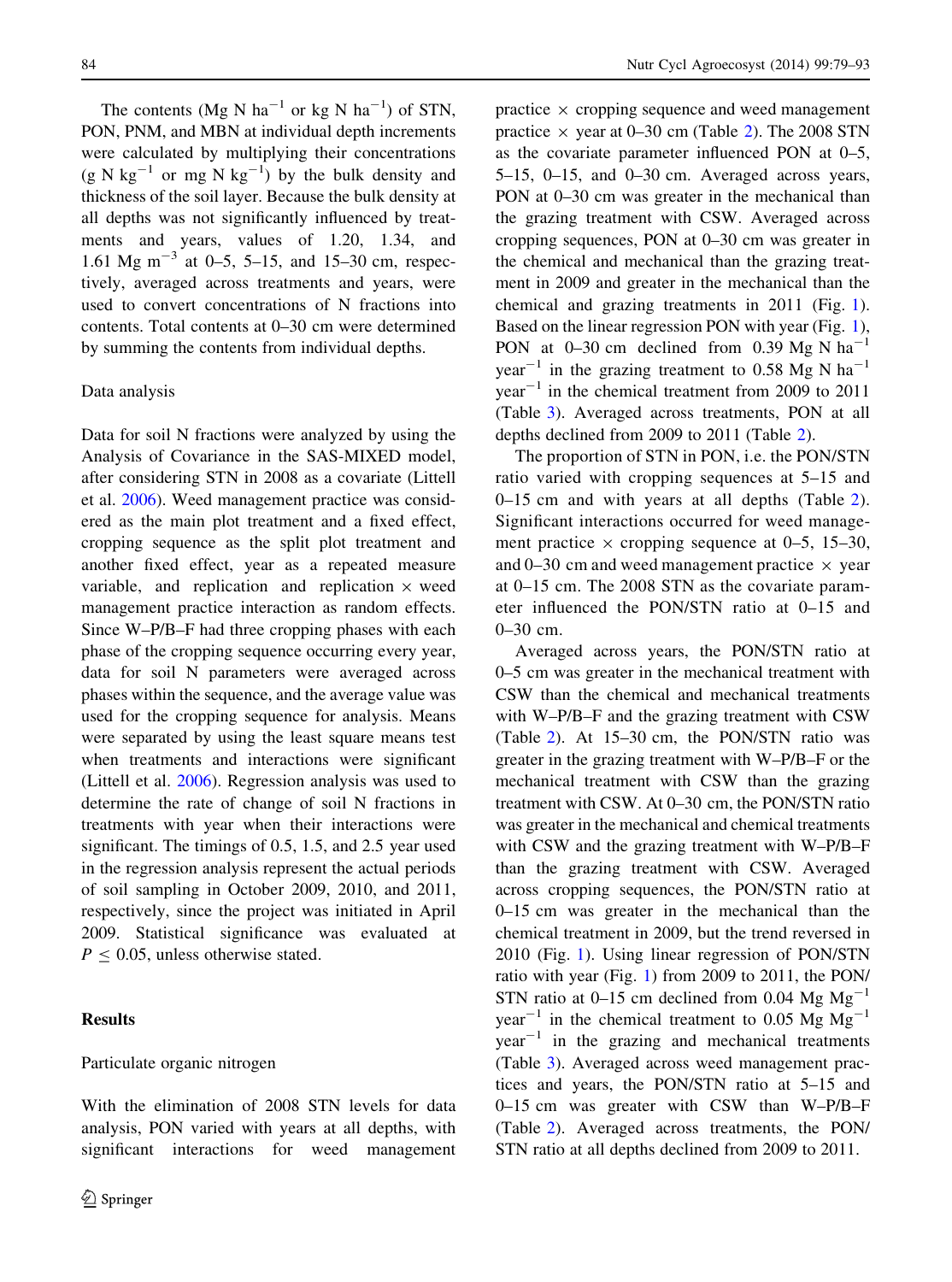<span id="page-6-0"></span>

|       | Table 2 Effects of weed management practice and cropping sequence on soil PON content and the PON/STN ratio at the 0-30 cm depth averaged across years |                                |                            |                                            |                                                    |                   |               |                          |                                            |                                   |                        |                                                 |
|-------|--------------------------------------------------------------------------------------------------------------------------------------------------------|--------------------------------|----------------------------|--------------------------------------------|----------------------------------------------------|-------------------|---------------|--------------------------|--------------------------------------------|-----------------------------------|------------------------|-------------------------------------------------|
| Years | Weed management <sup>a</sup>                                                                                                                           | Cropping sequence <sup>b</sup> |                            |                                            | PON content at soil depth (Mg N ha <sup>-1</sup> ) |                   |               | PON/STN ratio at         |                                            | soil depth (Mg Mg <sup>-1</sup> ) |                        |                                                 |
|       |                                                                                                                                                        |                                | g<br>$6-5$                 | g<br>$5 - 15$                              | $\epsilon$<br>$15 - 30$                            | g<br>$0 - 15$     | g<br>$0 - 30$ | $\epsilon$<br>$\zeta$ -0 | E<br>$5 - 15$                              | g<br>$15 - 30$                    | E<br>$0 - 15$          | $0-30$ cm                                       |
|       | Chemical                                                                                                                                               | CSW                            | 0.39                       | 0.63                                       | 0.45                                               | 0.99              | 1.43          | 0.24                     | 0.19                                       | $\overline{0}$                    | 0.20                   | 0.16                                            |
|       |                                                                                                                                                        | $W-PPB-F$                      | 0.33                       | 0.46                                       | 0.54                                               | 0.80              | 1.31          | 0.20                     | 0.14                                       | 0.12                              | 0.16                   | 0.15                                            |
|       | Grazing                                                                                                                                                | CSW                            | 0.34                       | 0.41                                       | 0.25                                               | 0.84              | 0.91          | 0.20                     | 0.15                                       | 0.08                              | 0.18                   | 0.12                                            |
|       |                                                                                                                                                        | $W-PPB-F$                      | 0.35                       | 0.58                                       | 0.53                                               | 0.90              | 1.48          | 0.22                     |                                            | 0.14                              |                        |                                                 |
|       | Mechanical                                                                                                                                             | CSW                            | 0.40                       | 0.60                                       | 0.55                                               | 0.90              | 1.53          | 0.25                     | $0.17$<br>0.19                             | 0.14                              | $\frac{0.18}{0.21}$    |                                                 |
|       |                                                                                                                                                        | $W-PPB-F$                      | 0.33                       | 0.50                                       | 0.46                                               | 0.99              | 1.35          | 0.20                     | 0.15                                       | 0.12                              | 0.17                   |                                                 |
|       | LSD (0.05)                                                                                                                                             |                                | $\mathbf{S}\mathbf{N}$     | $\mathbf{S}$                               | $\mathbf{S}$                                       | SN                | 0.62          | 0.05                     | $_{\rm 0.18a}^{\rm NS}$                    | $0.06\,$                          | $\mathbf{S}$           | $0.17$<br>$0.18$<br>$0.15$<br>$0.04$<br>$0.16a$ |
|       | Mean                                                                                                                                                   | CSW                            | $0.37a^c$                  | 0.58a                                      | 0.41a                                              | 0.95a             | 1.36a         | 0.23a                    |                                            | $0.11a$                           | 0.20a                  |                                                 |
|       |                                                                                                                                                        | $W-PPB-F$                      | 0.34a                      | 0.51a                                      | 0.51a                                              | 0.85a             | 1.36a         | 0.21a                    | 0.15 <sub>b</sub>                          | 0.13a                             | 0.17 <sub>b</sub>      | 0.15a                                           |
| 2009  |                                                                                                                                                        |                                | 0.41a                      | 0.74a                                      | 0.69a                                              | 1.16a             | 1.83a         | 0.25a                    | 0.22a                                      | 0.16a                             | 0.23a                  | 0.20a                                           |
| 2010  |                                                                                                                                                        |                                | 0.39a                      | 0.49 <sub>b</sub>                          | 0.39 <sub>b</sub>                                  | 0.90 <sub>b</sub> | 1.26b         | 0.24a                    | 0.16 <sub>b</sub>                          | 0.11 <sub>b</sub>                 | 0.19 <sub>b</sub>      | 0.15 <sub>b</sub>                               |
| 2011  |                                                                                                                                                        |                                | 0.27 <sub>b</sub>          | 0.35 <sub>b</sub>                          | 0.31 <sub>b</sub>                                  | 0.63c             | 0.92c         | 0.17 <sub>b</sub>        | 0.12c                                      | 0.09 <sub>b</sub>                 | 0.14c                  | 0.12c                                           |
|       | Significance                                                                                                                                           |                                |                            |                                            |                                                    |                   |               |                          |                                            |                                   |                        |                                                 |
|       | Weed management (W)                                                                                                                                    |                                | $S_{\rm N}$                | SN                                         | $\mathbf{S}\mathbf{N}$                             | SN                | SN            | SN                       | SN                                         | SN                                | $\mathbf{S}\mathbf{N}$ | SN                                              |
|       | Cropping sequence (S)                                                                                                                                  |                                | SN                         | SN                                         | SN                                                 |                   | $Z *$         | $Z *$                    | $*$                                        | $\mathbf{g}$ $_{*}$               | $\ast$                 | $\mathbf{S}$ $*$                                |
|       | $W \times S$                                                                                                                                           |                                | $\mathbf{S}$               | $\mathbf{S}$                               | $\mathbf{S}$                                       | SX<br>SX          |               |                          | $\mathbf{S}$                               |                                   | SN                     |                                                 |
|       | Year $(Y)$                                                                                                                                             |                                | $***$                      | $\begin{array}{l} * \\ * \\ * \end{array}$ | $***$                                              | $***$             | $***$         | $***$                    | $\begin{array}{l} * \\ * \\ * \end{array}$ | $\stackrel{*}{\ast}$              | $***$                  | $***$                                           |
|       | $W$ $\times$ $Y$                                                                                                                                       |                                | SN                         | SN                                         | SN                                                 | SN                | $\ast$        | SN                       | SN                                         |                                   | $\star$                | SN                                              |
|       | $X\times S$                                                                                                                                            |                                | SN                         | S                                          | SN                                                 | SN                | SN            | SN                       | S                                          | <b>E</b> E E                      |                        | <b>S</b> S                                      |
|       | $W \times S \times Y$                                                                                                                                  |                                | SN                         | $_{\rm NS}$                                | SN                                                 | SN                | SN            | SN                       | $_{\rm NS}$                                |                                   | S S                    |                                                 |
|       | STN08 <sup>d</sup>                                                                                                                                     |                                | $\stackrel{*}{*}$          | $\ast$                                     | SN                                                 | ***               | $***$         | SN                       | SN                                         | SN                                | $\ast$                 | $\stackrel{*}{*}$                               |
|       | * Significant at $P \leq 0.05$ ; ** Significant at P<br>NS not significant                                                                             | $\vee$                         | 0.01; *** Significant at P |                                            | $\leq 0.001$                                       |                   |               |                          |                                            |                                   |                        |                                                 |

<sup>a</sup> Weed management practices are chemical, weed control with herbicide application; grazing, weed control by sheep grazing; and mechanical, weed control by tillage Weed management practices are chemical, weed control with herbicide application; grazing, weed control by sheep grazing; and mechanical, weed control by tillage <sup>b</sup> Cropping sequences are CSW continuous spring wheat, W-P/B-F spring wheat-pea/barley mixture hay-fallow <sup>b</sup> Cropping sequences are CSW continuous spring wheat,  $W-P/B-F$  spring wheat–pea/barley mixture hay–fallow

<sup>c</sup> Numbers followed by different letters within a column in a set are significantly different at  $P = 0.05$  by the least square means test <sup>o</sup> Numbers followed by different letters within a column in a set are significantly different at  $P = 0.05$  by the least square means test

<sup>d</sup> STN levels in 2008 used as covariate for data analysis STN levels in 2008 used as covariate for data analysis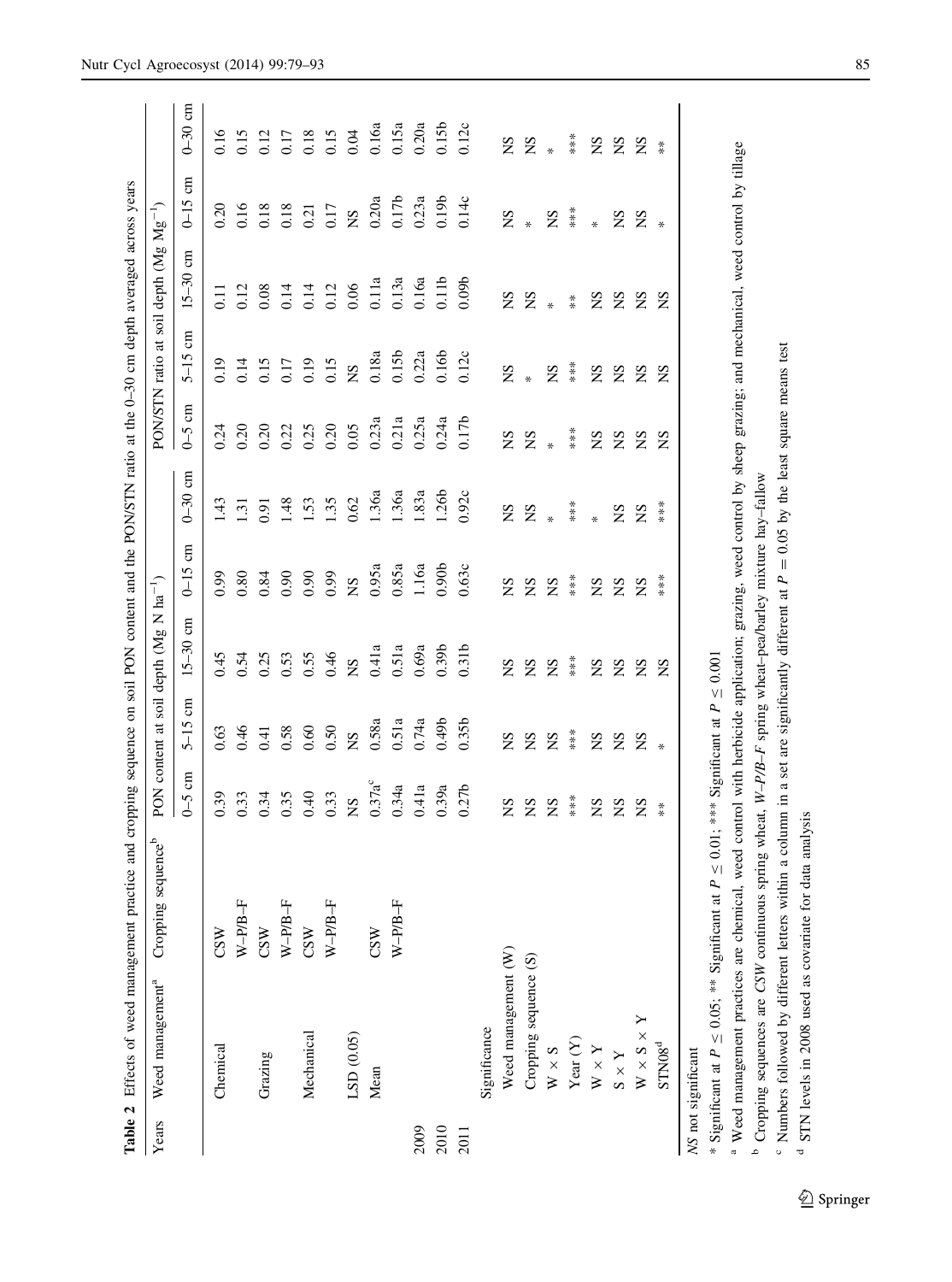<span id="page-7-0"></span>

Fig. 1 Relationship between soil PON content at the 0–30 cm depth and PON/STN ratio at the 0–15 cm depth with year as influenced by weed management practices. Weed management practices are chemical, weed control with herbicide application; grazing, weed control by sheep grazing; and mechanical, weed control by tillage. Regression coefficients are shown in Table [3](#page-8-0). Years of 0.5, 1.5, and 2.5 represent timing of soil sampling in October 2009, 2010, and 2011, respectively, since the experiment started in April 2009

# Microbial biomass nitrogen

Eliminating the effect of STN in 2008, MBN at all depths varied among years, with significant weed management practice  $\times$  cropping sequence interaction at 5–15, 0–15, and 0–30 cm (Table [4\)](#page-10-0). The 2008 STN as the covariate parameter influenced MBN at all depths. Averaged across years, MBN at 5–15 cm was greater in the chemical treatment with CSW than the chemical treatment with W–P/B–F, the grazing treatment with CSW, or the mechanical treatment with W– P/B–F. The MBN was lower in W–P/B–F than CSW in the chemical treatment, but the trend reversed in the grazing treatment. With CSW, MBN was also lower in the grazing than the chemical treatment. At 0–15 cm, MBN was greater in the mechanical than the grazing treatment with CSW. At 0–30 cm, MBN was lower in the grazing treatment with CSW than the other treatments, except the chemical treatment with W–P/B–F. Averaged across treatments, MBN declined from 2009 to 2011 at all depths, except at 15–30 cm.

The proportion of STN in MBN, i.e. the MBN/STN ratio also varied with years at all depths, with significant weed management practice  $\times$  cropping sequence interaction at  $5-15$ ,  $0-15$ , and  $0-30$  cm, similar to MBN (Table [4](#page-10-0)). The MBN/STN ratio at 5–15 cm was greater in the chemical or mechanical than the grazing treatment with CSW. At 0–15 cm, the MBN/STN ratio was greater in the mechanical treatment with CSW than the grazing treatment with CSW and the mechanical treatment with W–P/B–F. At 0–30 cm, the MBN/STN ratio was greater in the mechanical and chemical treatments with CSW than the chemical treatment with W–P/B–F or the grazing treatment with CSW. Averaged across treatments, the MBN/STN ratio also declined from 2009 to 2011 at all depths, except at 15–30 and 0–30 cm.

#### Potential nitrogen mineralization

As with MBN, eliminating the effect of 2008 STN levels, PNM varied with weed management practices at 15–30 cm and years at all depths (Table [5](#page-11-0)). Significant interactions occurred for weed management practice  $\times$  year at 15–30 cm and cropping sequence  $\times$  year at 5–15 cm. The 2008 STN as the covariate parameter influenced PNM at all depths, except at 5–15 cm.

Averaged across cropping sequences, PNM at 15–30 cm was greater in the chemical than the grazing and mechanical treatments in 2009, but was greater with the mechanical than the chemical and grazing treatments in 2011 (Fig. [2\)](#page-12-0). Averaged across weed management practices, PNM at 5–15 cm was greater with W–P/B–F than CSW in 2010 (Fig. [3](#page-13-0)). Based on the linear regression of PNM with year (Fig. [2\)](#page-12-0) from 2009 to 2011, PNM at 15–30 cm declined from 2.25 kg N ha<sup>-1</sup> year<sup>-1</sup> in the grazing treatment to 5.80 kg N ha<sup>-1</sup> year<sup>-1</sup> in the chemical treatment, but increased at 1.60 kg N ha<sup>-1</sup> year<sup>-1</sup> in the mechanical treatment (Table [3\)](#page-8-0). Similarly, using linear regression (Fig. [3](#page-13-0)), PNM at 5–15 cm declined from 1.80 kg N ha<sup>-1</sup> year<sup>-1</sup> in CSW to 5.05 kg N ha<sup>-1</sup>  $year^{-1}$  in W–P/B–F. Averaged across cropping sequences and years, PNM at 15–30 cm was greater in the chemical and mechanical than the grazing treatment (Table [5\)](#page-11-0). Averaged across treatments,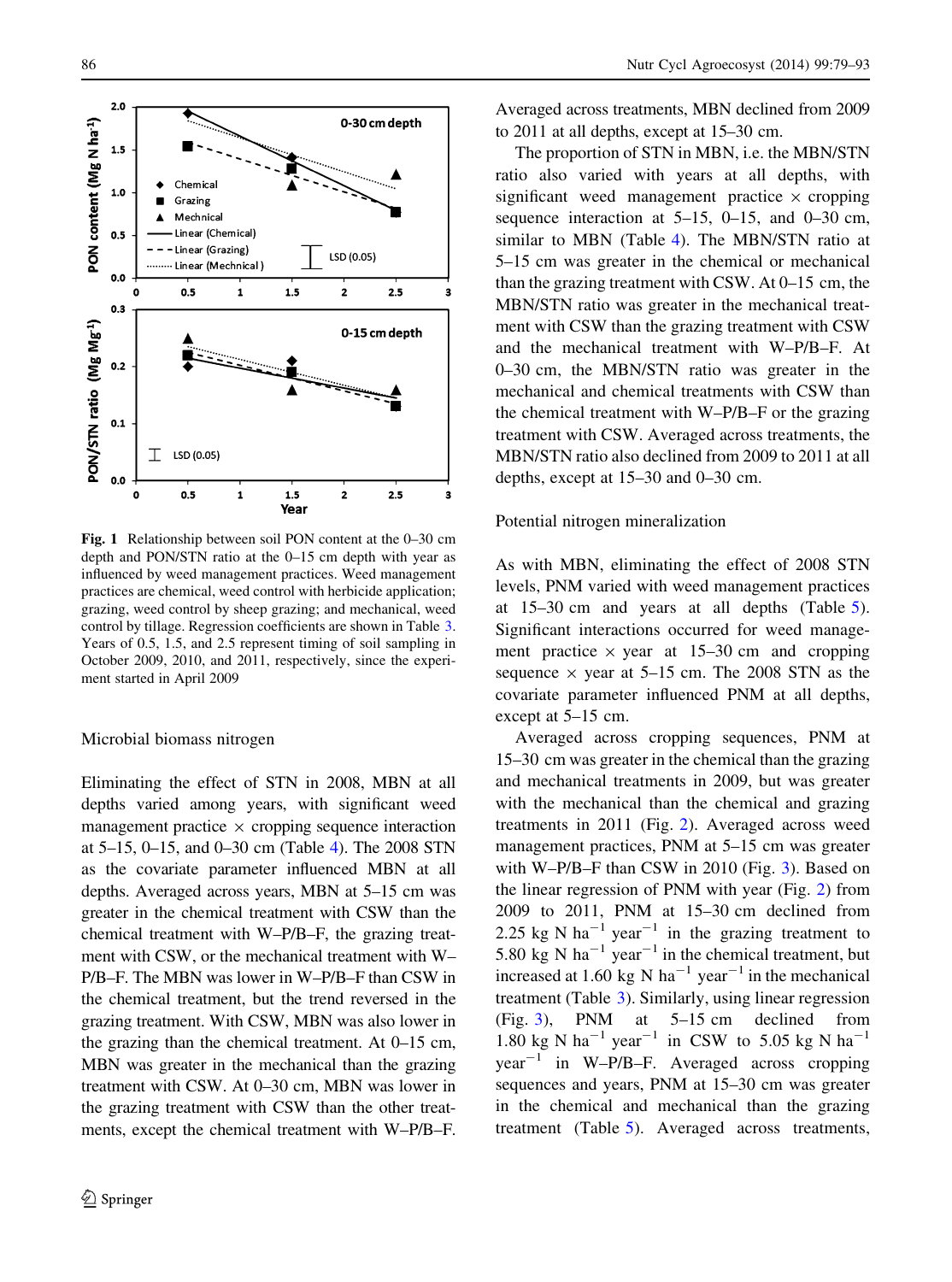<span id="page-8-0"></span>Table 3 Regression coefficients for the linear relationship between soil PON content, PON/STN ratio, PNM content, and PNM/STN ratio with year for Figs. [1,](#page-7-0) [2](#page-12-0), and [3](#page-13-0)

| Parameter                              | Soil depth   | Treatment               | Regression coefficient |             |       |
|----------------------------------------|--------------|-------------------------|------------------------|-------------|-------|
|                                        |              |                         | a                      | $\mathbf b$ | $R^2$ |
| PON (Mg N $ha^{-1}$ )                  | $0 - 30$ cm  | Chemical <sup>a</sup>   | 2.24                   | $-0.58$     | 0.99  |
|                                        |              | Grazing <sup>a</sup>    | 1.77                   | $-0.39$     | 0.97  |
|                                        |              | Mechanical <sup>a</sup> | 2.04                   | $-0.40$     | 0.63  |
| PON/STN ratio (Mg $Mg^{-1}$ )          | $0-15$ cm    | Chemical                | 0.23                   | $-0.04$     | 0.64  |
|                                        |              | Grazing                 | 0.25                   | $-0.05$     | 0.96  |
|                                        |              | Mechanical              | 0.26                   | $-0.05$     | 0.75  |
| PNM ( $kg \text{ N} \text{ ha}^{-1}$ ) | $15 - 30$ cm | Chemical                | 21.6                   | $-5.80$     | 0.56  |
|                                        |              | Grazing                 | 10.7                   | $-2.25$     | 0.97  |
|                                        |              | Mechanical              | 11.4                   | 1.60        | 0.16  |
| PNM (kg N $ha^{-1}$ )                  | $5 - 15$ m   | $CSW^b$                 | 14.6                   | $-1.80$     | 0.19  |
|                                        |              | $W-P/B-F^b$             | 20.7                   | $-5.05$     | 0.94  |
| PNM/STN ratio (kg $Mg^{-1}$ )          | $15 - 30$ cm | Chemical                | 4.50                   | $-0.86$     | 0.41  |
|                                        |              | Grazing                 | 2.66                   | $-0.33$     | 0.69  |
|                                        |              | Mechanical              | 2.68                   | 0.68        | 0.36  |
| PNM/STN ratio (kg $Mg^{-1}$ )          | $5-15$ cm    | <b>CSW</b>              | 4.32                   | $-0.37$     | 0.09  |
|                                        |              | $W-P/B-F$               | 5.83                   | $-1.20$     | 0.79  |
|                                        |              |                         |                        |             |       |

Weed management practices are chemical, weed control with herbicide application; grazing, weed control by sheep grazing; and mechanical, weed control by tillage

<sup>b</sup> Cropping sequences are CSW, continuous spring wheat; W–P/B–F, spring wheat–pea/barley mixture hay–fallow

PNM declined from 2009 to 2011 at all depths, except at 15–30 and 0–30 cm.

The proportion of STN in PNM, i.e. the PNM/STN ratio also varied with years at all depths, with significant interactions for weed management practice  $\times$  year at 15–30 cm and cropping sequence  $\times$  year at 5–15 cm (Table [5](#page-11-0)). The 2008 STN as the covariate parameter influenced the PNM/STN ratio at 0–5 cm. Averaged across cropping sequences, the PNM/STN ratio at 15–30 cm was greater in the chemical than the grazing and mechanical treatments in 2009, but was greater in the mechanical than the chemical and grazing treatments in 2011 (Fig. [2](#page-12-0)). Averaged across weed management practices, the PNM/STN ratio at 5–15 cm was greater with W–P/B–F than CSW in 2010, but the trend reversed in 2011 (Fig. [3\)](#page-13-0). Using linear regression (Fig. [2\)](#page-12-0), the PNM/STN ratio at 15–30 cm decreased from 0.33 kg  $Mg^{-1}$  year<sup>-1</sup> in the grazing treatment to 0.86 kg  $Mg^{-1}$  year<sup>-1</sup> in the chemical treatment, but increased at 0.68 kg  $Mg^{-1}$  $year<sup>-1</sup>$  in the mechanical treatment from 2009 to 2011 (Table 3). Similarly, from linear regression (Fig. [3](#page-13-0)), the PNM/STN ratio at 5–15 cm decreased from 0.37 kg  $Mg^{-1}$  year<sup>-1</sup> in CSW to 1.20 kg  $Mg^{-1}$  $year<sup>-1</sup>$  in W–P/B–F. Averaged across treatments, the PNM/STN ratio declined from 2009 to 2011 at all depths, except at 15–30 and 0–30 cm, a case similar to that observed for PNM (Table [5\)](#page-11-0).

#### **Discussion**

Higher crop biomass N, followed by incorporation of residue to a greater depth due to tillage probably increased PON at 0–30 cm in the mechanical treatment with CSW (Table [2](#page-6-0)). Although spring wheat biomass N was greater with W–P/B–F, annualized biomass N was higher with CSW due to continuous cropping than W–P/B–F where absence of crops during fallow reduced biomass N (Barsotti et al. [2013\)](#page-14-0). Because C/N ratio of spring wheat (41) was greater than pea/barley mixture (29) (Barsotti et al. [2013\)](#page-14-0), it could be possible that the incorporation of greater amount of crop residue with higher C/N ratio into the soil increased PON due to slower decomposition of the residue. Residues with higher C/N ratio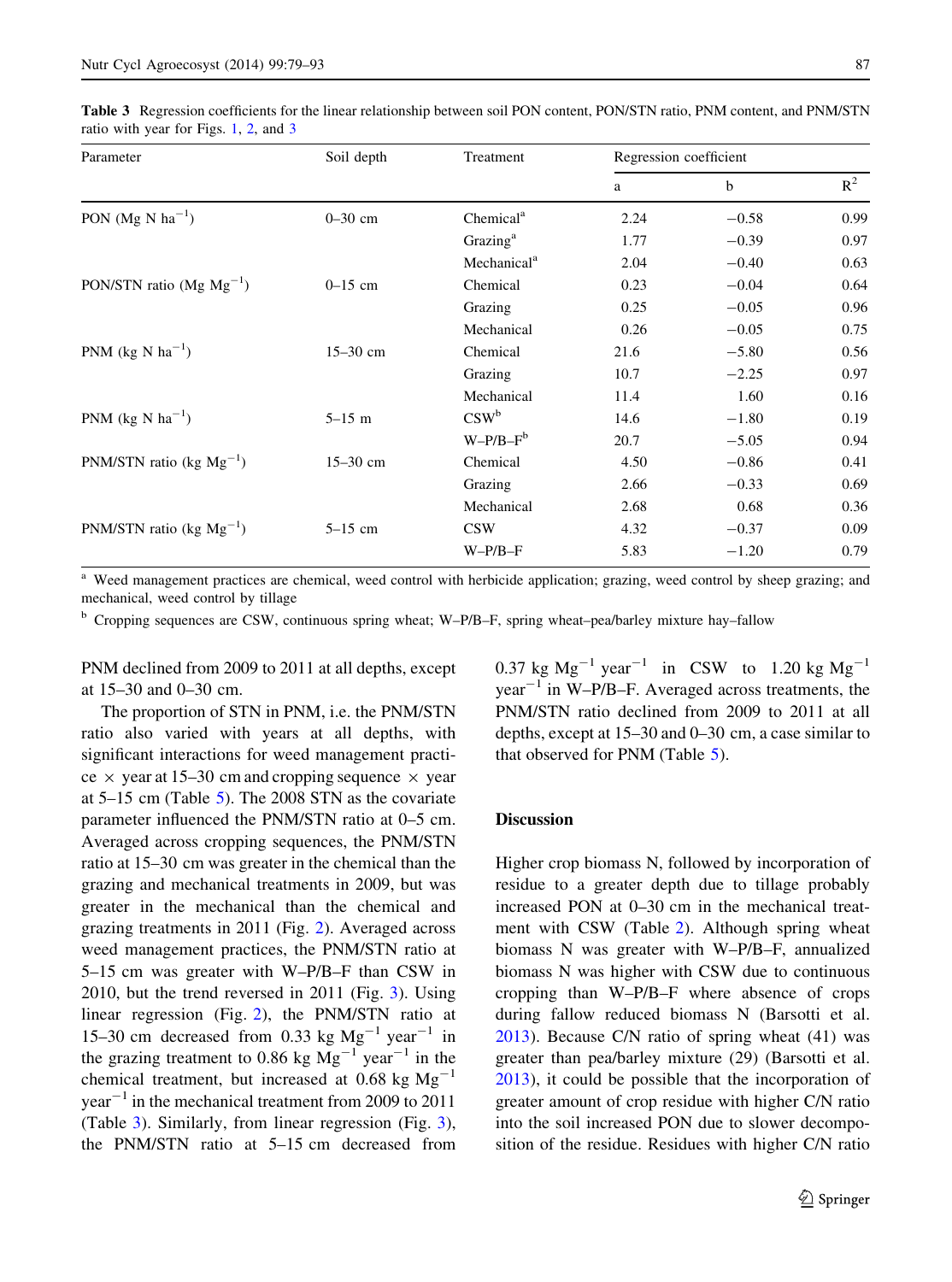decompose more slowly than residues with lower C/N ratio (Kuo et al. [1997](#page-14-0)). Increased amount of crop residue N returned to the soil increased PON in eastern Montana (Sainju et al. [2009](#page-14-0)), but no-till increased PON compared to conventional till in Texas (Franzluebbers et al. [1995\)](#page-14-0). Probably differences in soil and climatic conditions between locations influenced decomposition of crop residue N and therefore PON.

Lower PON in the grazing treatment with CSW was probably due to lower proportion of labile than nonlabile fractions of organic matter through feces and urine to the soil, thereby reducing PON relative to STN. It could be possible that sheep consumed most of the labile portion of crop residue, thereby returning greater proportion of nonlabile organic matter through feces and urine to the soil that are largely linked with clay fractions and protected from mineralization by soil microorganisms. Sheep were grazed day and night for a shorter duration with CSW than W–P/B–F where additional grazing during the summer fallow may have returned more N through feces and urine to the soil, thereby increasing PON in the grazing treatment with W–P/B–F. Cattle (Bos taurus L.) grazing reduced particular organic matter content compared to no grazing on annual summer cover crop residue (Franzluebbers and Stuedemann [2008](#page-14-0)), but grazing on perennial bermudagrass (Cynodon doctylon [L.] Pers.) increased the content compared to non-grazed and hayed residue (Franzluebbers and Stuedemann [2003](#page-14-0)). It could be possible that sheep grazing in annual cropping systems may have removed both above- and part of the belowground (root) residue that may have been killed after grain harvest, thereby reducing N input. In perennial cropping systems, root biomass can be higher and roots grow to a greater depth than annual cropping systems (Ma et al. [2000\)](#page-14-0). As a result, perennial roots may not be easily removed by animal during grazing, rather grazing may have stimulated root growth and therefore increased particulate organic matter in perennial compared to annual cropping systems (Franzluebbers and Stuedemann [2003,](#page-14-0) [2008](#page-14-0)). Sheep grazing, however, reduced the rate of PON loss from 2009 to 2011 compared to the chemical treatment (Fig. [1](#page-7-0); Table [3\)](#page-8-0) where removal of aboveground biomass for hay increased the loss. This suggests that it may take long time to enrich PON in the grazing treatment through increased addition of N from feces and urine to the soil. Reducing the intensity of grazing by lowering the stocking rate of sheep in the

plot, however, may reduce the rate of PON loss and enhance its level. Although aboveground biomass was also removed for hay in the mechanical treatment, incorporation of left-over stubble residue into the soil due to tillage appeared to reduce PON loss in this treatment compared to the chemical treatment. Reduction of PON from 2009 to 2011, regardless of treatments, was probably a result of crop residue removal. Crop residue removal can reduce soil N storage compared to non-removal (Sainju et al. [2012;](#page-14-0) Barsotti et al. [2013\)](#page-14-0).

As with PON, the greater PON/STN ratio at 0–30 cm in the mechanical treatment with CSW than the other treatments (Table [2\)](#page-6-0) indicates that slower decomposition of spring wheat residue due to higher C/N ratio probably increased PON relative to STN. The trend in reduction in the PON/STN ratio among treatments from 2009 to 2011 was similar to reduction in PON. Although the 2008 STN level at 0–120 cm was higher in sheep grazing with CSW (Sainju et al. [2010\)](#page-14-0), Barsotti et al. [\(2013](#page-14-0)) from the same experiment found that average STN at 5–15 cm from 2009 to 2011 was lower in the grazing treatment with CSW than the other treatments. This suggests that both PON and STN declined in the grazing treatment with CSW, but PON may have been reduced more than STN due to lower amount of labile organic matter returned to the soil through feces during sheep grazing. Reduced rate of decline of the PON/STN ratio compared to PON (Table [3](#page-8-0)) suggests that STN changes more slowly than PON. The proportion of STN in PON observed in this experiment was within or slightly lower than the reported values of 18–24 % in the northern Great Plains, USA (Sainju et al. [2009\)](#page-14-0).

Increased crop biomass N, followed by relatively undisturbed soil condition due to no-tillage may have increased MBN at 5–15 and 0–30 cm in the chemical treatment with CSW (Table [4](#page-10-0)). Several researchers (Franzluebbers et al. [1995](#page-14-0); Sainju et al. [2012](#page-14-0)) have also observed greater MBN in no-till than conventional till or in no-till continuous cropping than conventional till crop-fallow systems. In contrast, incorporation of residue with higher C/N ratio into the soil may have increased MBN at 0–15 cm in the mechanical treatment with CSW. Since addition of crop residue with higher C/N ratio can immobilize N (Kuo et al. [1997](#page-14-0)), it could be possible that incorporation of spring wheat residue increased MBN in the mechanical treatment with CSW. Sainju et al. ([2009\)](#page-14-0)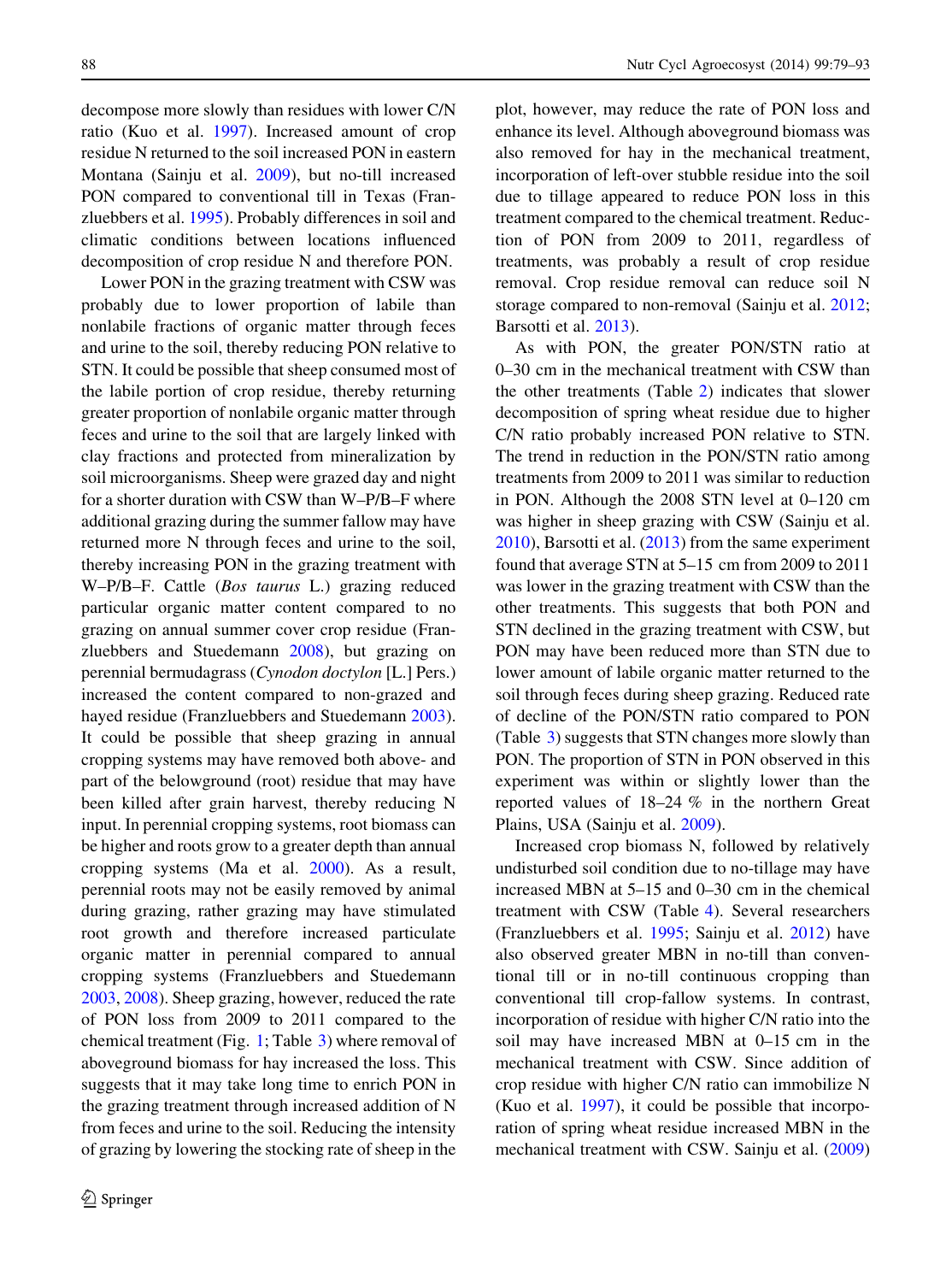<span id="page-10-0"></span>

|       | Table 4 Effects of weed management practice and cropping sequence on soil MBN content and the MBN/STN ratio at the 0-30 cm depth from 2009 to 2011 |                                |                                                        |                                                 |                                            |                     |                   |                          |                      |                            |                                            |                                      |
|-------|----------------------------------------------------------------------------------------------------------------------------------------------------|--------------------------------|--------------------------------------------------------|-------------------------------------------------|--------------------------------------------|---------------------|-------------------|--------------------------|----------------------|----------------------------|--------------------------------------------|--------------------------------------|
| Years | Weed management <sup>a</sup>                                                                                                                       | Cropping sequence <sup>b</sup> | <b>MBN</b>                                             | content at                                      | soil depth (kg N                           | $\cdot$ ha $^{-1})$ |                   | MBN/STN ratio            | $\ddot{a}$           | soil depth $(kg\ Mg^{-1})$ |                                            |                                      |
|       |                                                                                                                                                    |                                | $\epsilon$<br>$\zeta$                                  | $\epsilon$<br>$5 - 15$                          | $\epsilon$<br>$15 - 30$                    | g<br>$0 - 15$       | E<br>$0 - 30$     | $\epsilon$<br>$\zeta$ -0 | g<br>$5 - 15$        | $\epsilon$<br>$15 - 30$    | $\epsilon$<br>$0 - 15$                     | $0-30$ cm                            |
|       | Chemical                                                                                                                                           | CSW                            | 97                                                     | 162                                             | 133                                        | 233                 | 366               | 45.9                     | 48.5                 | 35.1                       | 47.1                                       | 42.2                                 |
|       |                                                                                                                                                    | $W-PPB-F$                      | $\overline{81}$                                        | 132                                             | 112                                        | 211                 | 320               | 48.4                     | 41.7                 | 27.7                       | 43.2                                       | 36.1                                 |
|       | Grazing                                                                                                                                            | CSW                            |                                                        | 87                                              |                                            | 185                 | 240               | 49.9                     | 31.8                 |                            | 39.0                                       |                                      |
|       |                                                                                                                                                    | $W-PPB-F$                      |                                                        |                                                 | $\frac{2}{110}$                            |                     |                   |                          | 43.5                 |                            |                                            |                                      |
|       | Mechanical                                                                                                                                         | CSW                            | $\begin{array}{c} 22 \\ 24 \\ 25 \\ 36 \\ \end{array}$ | $142$<br>$149$<br>$150$                         | 124                                        | 215<br>215<br>209   | 335<br>365<br>336 | 52.4<br>57.7             | 46.5                 | 26.8<br>29.0<br>33.0       | $46.2$<br>$50.5$<br>$42.7$                 | $33.0$<br>$38.3$<br>$43.3$<br>$38.3$ |
|       |                                                                                                                                                    | $W-PPB-F$                      |                                                        |                                                 | 122                                        |                     |                   | 48.0                     | 39.6                 | 32.3                       |                                            |                                      |
|       | LSD (0.05)                                                                                                                                         |                                | $\mathbf{S}$                                           | $\overline{\omega}$                             | $\mathbf{S}$                               | 58                  | $86\,$            | $S_{N}$                  | 11.8                 | $\mathbf{S}$               | 7.8                                        | 6.1                                  |
| 2009  |                                                                                                                                                    |                                | $98a^c$                                                | 162                                             | 147a                                       | 261a                | 403a              | 59.1a                    | 47.6a                | 34.3a                      | 51.3a                                      | 43.3a                                |
| 2010  |                                                                                                                                                    |                                | 76b                                                    | 124 <sub>b</sub>                                | 94b                                        | 201 <sub>b</sub>    | 293 <sub>t</sub>  | 47.2b                    | 39.6b                | 27.3b                      | 42.3 <sub>b</sub>                          | 36.2 <sub>b</sub>                    |
| 2011  |                                                                                                                                                    |                                | 71 <sub>b</sub>                                        | 114 <sub>b</sub>                                | 101 <sub>b</sub>                           | 187b                | 284b              | 44.8b                    | 38.6b                | 30.4ab                     | 40.7 <sub>b</sub>                          | 36.3a                                |
|       | Significance                                                                                                                                       |                                |                                                        |                                                 |                                            |                     |                   |                          |                      |                            |                                            |                                      |
|       | Weed management (W)                                                                                                                                |                                | SN                                                     | $_{\rm SN}$                                     | SN                                         | SN                  | SN                | SN                       | SN                   | $_{\rm SN}$                | SN                                         | SN                                   |
|       | Cropping sequence (S)                                                                                                                              |                                | SN                                                     | S                                               | SN                                         | $Z *$               | S                 | SN                       | S                    | SN                         | $Z *$                                      | $Z *$                                |
|       | $W\times S$                                                                                                                                        |                                | SN                                                     | $**\atop{*}$                                    | $\mathbf{S}$                               |                     | $\frac{*}{*}$     | $\mathbf{S}$             | $\stackrel{*}{\ast}$ | $\mathbf{Z}$ $*$           |                                            |                                      |
|       | Year $(Y)$                                                                                                                                         |                                | $***$                                                  | $***$                                           | $\begin{array}{l} * \\ * \\ * \end{array}$ | ***                 | $***$             | $***$                    | $\stackrel{*}{*}$    |                            | $\begin{array}{l} * \\ * \\ * \end{array}$ | $\stackrel{*}{*}$                    |
|       | $W$ $\times$ $Y$                                                                                                                                   |                                | SN                                                     | SN                                              | SN                                         | SN                  | SN                |                          |                      |                            | $\mathbf{S} \mathbf{N}$                    | SN                                   |
|       | $X\times S$                                                                                                                                        |                                | SN                                                     | E<br>E<br>E                                     | S                                          | <b>NS</b>           | S S               | <b>EEE</b>               | <b>EEE</b>           | 2S                         | $_{\rm NS}$                                | E S                                  |
|       | $W \times S \times Y$                                                                                                                              |                                | SN                                                     |                                                 | S                                          | Σ                   |                   |                          |                      | S                          | SN                                         |                                      |
|       | STN08 <sup>d</sup>                                                                                                                                 |                                | ₩                                                      | $*$                                             | ₩                                          | ***                 | ***               | SN                       | SN                   | SN                         | SN                                         | SN                                   |
|       | * Significant at $P \leq 0.05$ ; ** Significant at P<br>NS not significant                                                                         |                                |                                                        | $\leq 0.01$ ; *** Significant at $P \leq 0.001$ |                                            |                     |                   |                          |                      |                            |                                            |                                      |
|       |                                                                                                                                                    |                                |                                                        |                                                 |                                            |                     |                   |                          |                      |                            |                                            |                                      |

<sup>a</sup> Weed management practices are chemical, weed control with herbicide application; grazing, weed control by sheep grazing; and mechanical, weed control by tillage Weed management practices are chemical, weed control with herbicide application; grazing, weed control by sheep grazing; and mechanical, weed control by tillage <sup>b</sup> Cropping sequences are CSW, continuous spring wheat; W-P/B-F, spring wheat-pea/barley mixture hay-fallow Cropping sequences are CSW, continuous spring wheat; W–P/B–F, spring wheat–pea/barley mixture hay–fallow

 $\degree$  Numbers followed by different letters within a column are significantly different at  $P = 0.05$  by the least square means test <sup>o</sup> Numbers followed by different letters within a column are significantly different at  $P = 0.05$  by the least square means test

<sup>d</sup> STN levels in 2008 used as covariate for data analysis STN levels in 2008 used as covariate for data analysis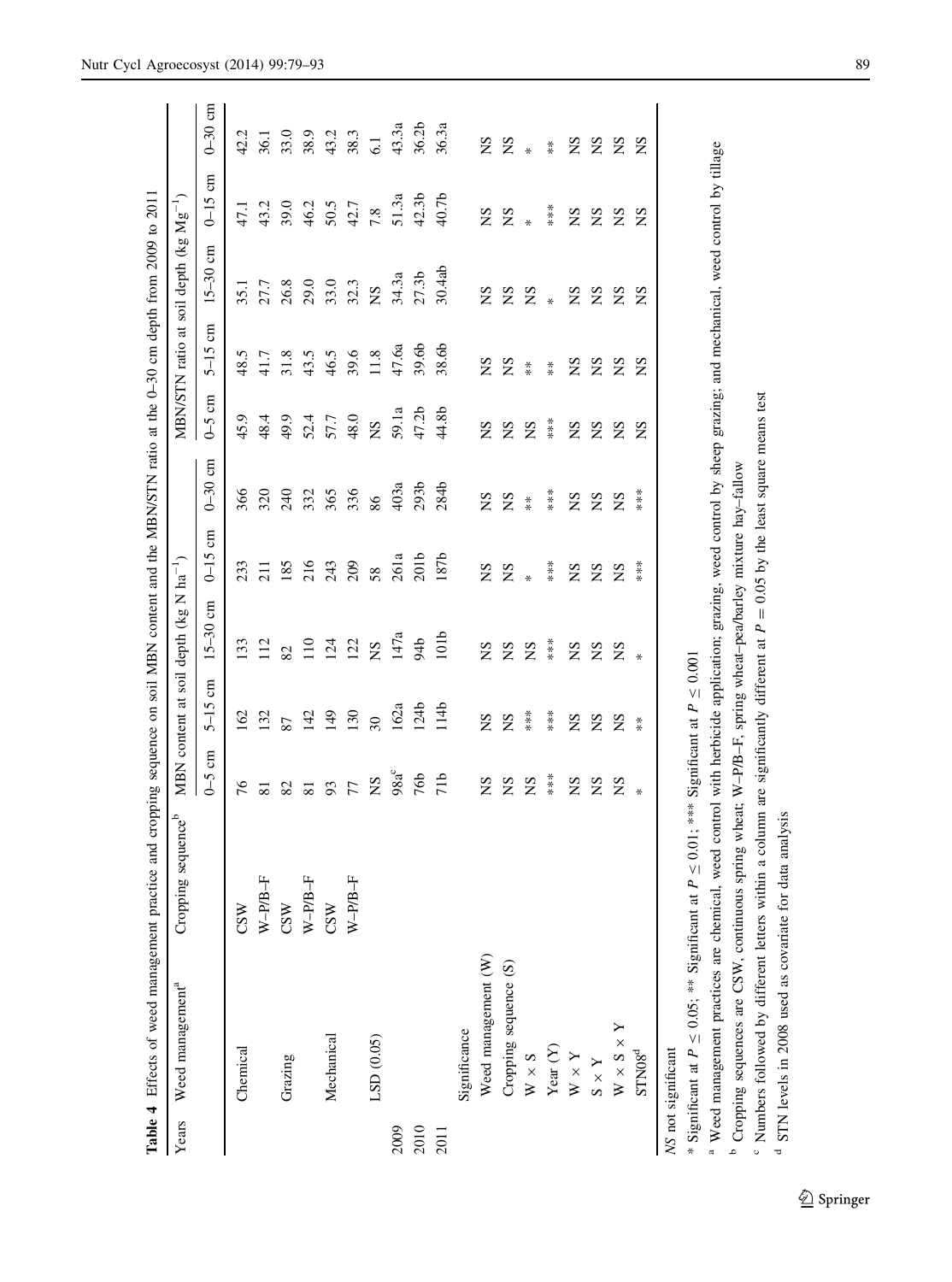| Table 5 Effects of weed management practice and cropping sequence on soil PNM content and the PNM/STN ratio at the 0-30 cm depth from 2009 to 2011 |       |                  |                   |                                                 |                      |                   |            |                      |                                                    |            |           |
|----------------------------------------------------------------------------------------------------------------------------------------------------|-------|------------------|-------------------|-------------------------------------------------|----------------------|-------------------|------------|----------------------|----------------------------------------------------|------------|-----------|
| Weed management <sup>a</sup>                                                                                                                       | Years |                  |                   | PNM content at soil depth ( $kg$ N $ha^{-1}$ )  |                      |                   |            |                      | PNM/STN ratio at soil depth (kg Mg <sup>-1</sup> ) |            |           |
|                                                                                                                                                    |       | $0 - 5$ cm       | $5-15$ cm         | $15-30$ cm                                      | $0-15$ cm            | $0-30$ cm         | $0 - 5$ cm | $5-15$ cm            | $15 - 30$ cm                                       | $0-15$ cm  | $0-30$ cm |
|                                                                                                                                                    | 2009  | $10.3a^{b}$      | 16.6a             | 15.1a                                           | 27.0a                | 41.5a             | 6.21a      | 4.84a                | 3.46a                                              | 5.27a      | 4.44a     |
|                                                                                                                                                    | 2010  | 6.9 <sub>b</sub> | 11.1 <sub>b</sub> | 8.1b                                            | 17.9ab               | 25.8b             | 4.24b      | 3.59b                | 2.37b                                              | 3.82b      | 3.19b     |
|                                                                                                                                                    | 2011  | 5.4b             | 9.8b              | $10.8b$                                         | 15.4b                | 26.2 <sub>b</sub> | 3.37b      | 3.27 <sub>b</sub>    | 3.19ab                                             | 3.37b      | 3.28b     |
| Chemical                                                                                                                                           |       | 7.1a             | 13.4a             | 12.9a                                           | 20.4a                | 33.4a             | 4.20a      | 4.07a                | 3.21a                                              | 4.11a      | 3.72a     |
| Grazing                                                                                                                                            |       | 7.5a             | 10.1a             | 7.4 <sub>b</sub>                                | 17.7a                | 24.3a             | 4.55a      | 3.25a                | 2.37a                                              | 3.67a      | 2.98a     |
| Mechanical                                                                                                                                         |       | 8.0a             | 14.0a             | 13.8a                                           | 22.8a                | 35.9a             | 5.08a      | 4.38a                | 3.19a                                              | 4.69a      | 4.21a     |
| Significance                                                                                                                                       |       |                  |                   |                                                 |                      |                   |            |                      |                                                    |            |           |
| Weed management (W)                                                                                                                                |       | SN               | SN                | *                                               | SN                   | SN                | $^{2}S$    | SN                   | $_{\rm NS}$                                        | SN         | SN        |
| Cropping sequence (S)                                                                                                                              |       | SN               | SN                | SN                                              | SN                   | SN                | SN         | SN                   | $_{\rm NS}$                                        | SN         | SN        |
| $W \times S$                                                                                                                                       |       | š                | SN                | SN                                              | SN                   | SN                | SN         | SN                   | SN                                                 | SN         | SN        |
| Year $(Y)$                                                                                                                                         |       | $*$              | $*$               | ***                                             | $***$                | $***$             | $*$        | $\ast$               | ×                                                  | $\ddot{*}$ | $*$       |
| $V \times Y$                                                                                                                                       |       | SN               | SN                | $\ddot{*}$                                      | SN                   | SN                | SN         | SN                   | $*$                                                | SN         | SN        |
| $X \times S$                                                                                                                                       |       | SN               | $\ast$            | SN                                              | SN                   | SN                | SN         | $\stackrel{*}{\ast}$ | SN                                                 | SN         | SN        |
| $W \times S \times Y$                                                                                                                              |       | SN               | SN                | SN                                              | SN                   | SN                | SN         | SN                   | SN                                                 | SN         | SN        |
| STN <sub>08</sub> <sup>c</sup>                                                                                                                     |       | $*$              | SN                | ₩                                               | $\stackrel{*}{\ast}$ | ₩                 | ₩          | SN                   | SN                                                 | SN         | SN        |
| NS not significant                                                                                                                                 |       |                  |                   |                                                 |                      |                   |            |                      |                                                    |            |           |
| * Significant at $P \leq 0.05$ ; ** Significant at P                                                                                               |       |                  |                   | $\leq 0.01$ ; *** Significant at $P \leq 0.001$ |                      |                   |            |                      |                                                    |            |           |

<span id="page-11-0"></span>

<sup>a</sup> Weed management practices are chemical, weed control with herbicide application; grazing, weed control by sheep grazing; and mechanical, weed control by tillage Weed management practices are chemical, weed control with herbicide application; grazing, weed control by sheep grazing; and mechanical, weed control by tillage

 $\frac{1}{2}$  Numbers followed by different letters within a column in a set are significantly different at  $P = 0.05$  by the least square means test <sup>b</sup> Numbers followed by different letters within a column in a set are significantly different at  $P = 0.05$  by the least square means test

° STN levels in 2008 used as covariate for data analysis STN levels in 2008 used as covariate for data analysis

# <sup>2</sup> Springer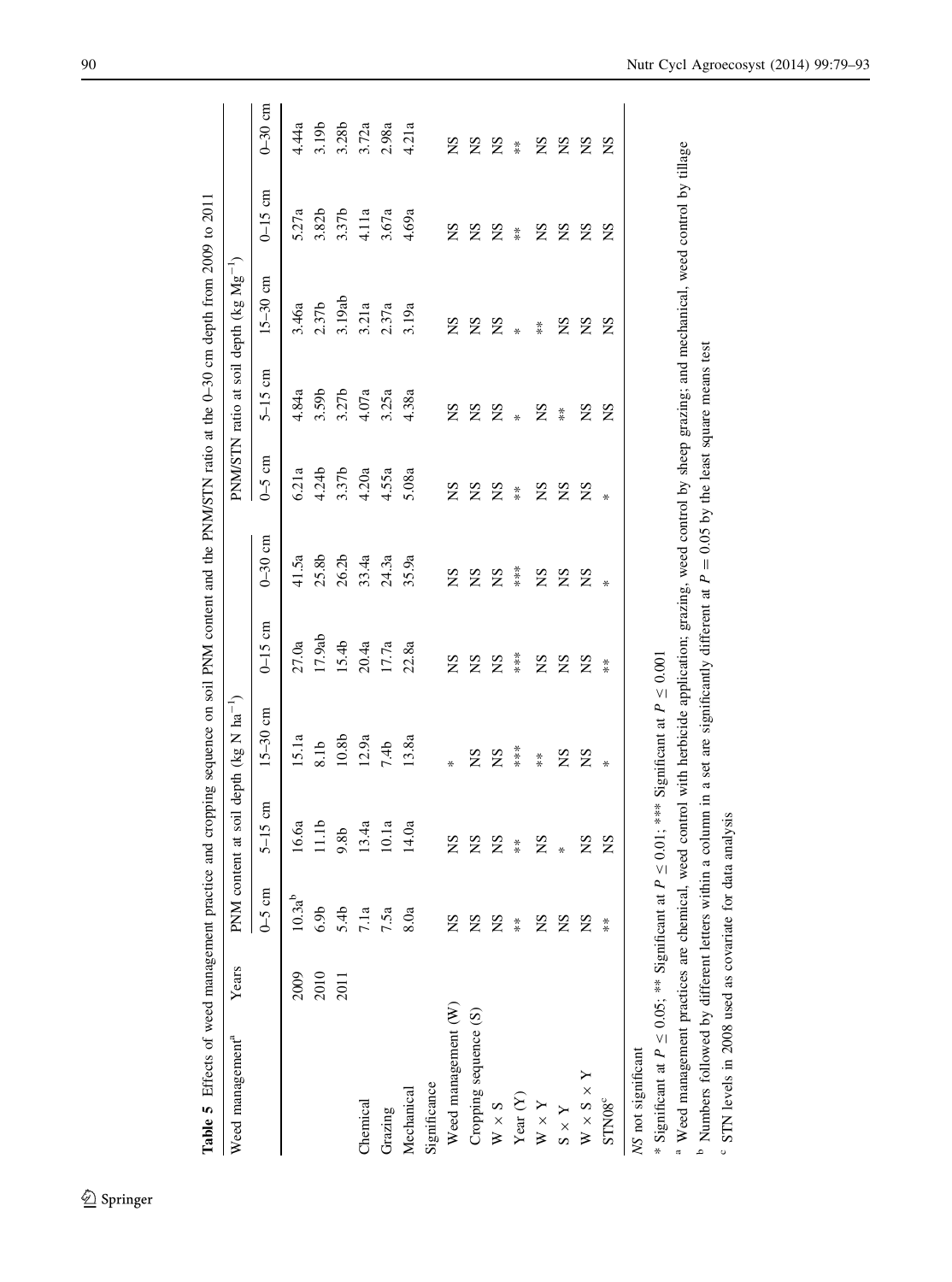<span id="page-12-0"></span>also reported greater MBN in the subsurface soil under the conventional till than the no-till system due to residue incorporation to a greater depth. Consumption of most of the labile portion of crop residue by sheep and return of higher proportion of nonlabile organic matter in the digested material through feces and urine may have reduced MBN in the grazing treatment with CSW, a case similar to that observed for PON. Although moderate cattle grazing in perennial cropping systems can increase soil microbial biomass compared to non-grazing or hayed system (Franzluebbers and Stuedemann [2003\)](#page-14-0), our results showed the reverse trend of grazing on MBN in annual cropping systems, a case similar to that obtained for lower microbial biomass due to cattle grazing than no grazing in annual cropping systems (Franzluebbers and Stuedemann [2008](#page-14-0)). It was not known if sheep grazed heavily in our experiment. Heavy grazing, however, can reduce soil microbial biomass (Holt [1997\)](#page-14-0). Reduction in N substrate availability as a result of crop residue removal probably reduced MBN from 2009 to 2011.

Sheep grazing similarly reduced the proportion of STN in MBN in the grazing treatment while increasing in the chemical or mechanical treatment with CSW (Table [4](#page-10-0)), indicating MBN as an active N fraction for rapid changes due to management practices compared to STN. The fact that sheep grazing impacted little in MBN or the MBN/STN ratio with W–P/B–F compared to CSW was probably related to longer duration of grazing, a case similar to that observed for PON. Barsotti et al. [\(2013](#page-14-0)) also found greater STN with sheep grazing with W–P/B–F than CSW due to longer period of grazing. The proportion of STN in MBN obtained in this experiment was within or slightly greater than the reported values of 1.7–4.3 % in the northern Great Plains (Sainju et al. [2009,](#page-14-0) [2012](#page-14-0)).

The lower PNM at 15–30 cm in the grazing than the chemical and mechanical treatments in 2009 and 2011 (Fig. 2) was probably resulted from the reduced proportion of labile compared to nonlabile organic matter returned to the soil through feces and urine, a case similar to those observed for PON and MBN. Large variations in PNM from 2009 to 2011 in the chemical and mechanical treatments were probably related to crop biomass production due to changes in precipitation from year to year, but consumption of most of the residue by sheep during grazing probably reduced the variability in PNM in the grazing



Fig. 2 Relationship between soil PNM content and the PNM/ STN ratio at the 15–30 cm depth with year as influenced by weed management practices. Weed management practices are chemical, weed control with herbicide application; grazing, weed control by sheep grazing; and mechanical, weed control by tillage. Regression coefficients are shown in Table [3](#page-8-0). Years of 0.5, 1.5, and 2.5 represent timing of soil sampling in October 2009, 2010, and 2011, respectively, since the experiment started in April 2009

treatment. Our results were similar to those observed for reduced N mineralization by cattle grazing compared to no grazing in annual cropping systems (Franzluebbers and Stuedemann [2008\)](#page-14-0), but increased N mineralization with grazing in perennial cropping systems (Frank and Groffman [1998\)](#page-14-0). The type of the animal (e.g. cattle vs. sheep) grazed, reflecting the amount of N inputs in feces and urine, their distribution in the soil, and cropping system (perennial vs. annual cropping system) probably influenced N mineralization. The distribution of feces and urine by animals during grazing at the soil surface can be uneven; however, distribution can be more uniform with sheep than with cattle grazing (Abaye et al. [1997\)](#page-14-0). In contrast, increased N input from feces and urines due to longer duration of grazing may have increased PNM at 5–15 cm with W–P/B–F than CSW in 2010 (Fig. [3](#page-13-0)). As with PON, sheep grazing and residue incorporation into the soil probably reduced the rate of PNM loss in the grazing and mechanical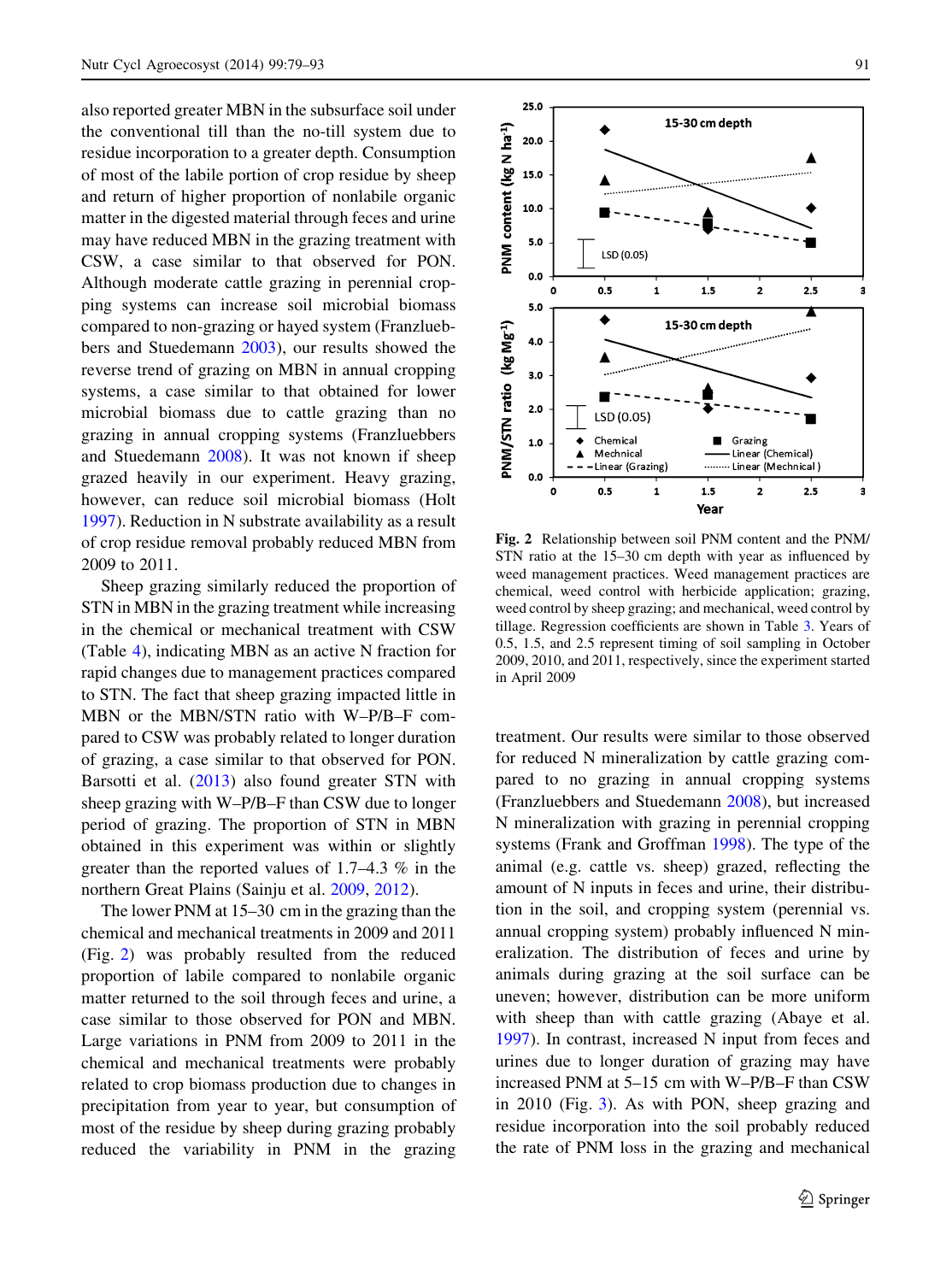<span id="page-13-0"></span>treatments compared to the chemical treatment from 2009 to 2011 (Table [3](#page-8-0)). Higher rate of PNM loss with W–P/B–F than CSW, however, was probably a result of reduced amount of residue returned to the soil due to absence of crops during fallow. As with PON and MBN, removal of crop residue probably reduced PNM from 2009 to 2011.

Changes in the PNM/STN ratio due to weed management practices and cropping sequences from  $2009$  $2009$  to  $2011$  (Figs. 2, 3) were similar to those for PNM, suggesting that PNM may be another sensitive indicator to changes in soil N levels compared to STN. Increased proportion of labile relative to nonlabile organic matter through feces and urine returned to the soil may have reduced the PNM/STN ratio at 15–30 cm with sheep grazing compared to the chemical and mechanical treatments in 2009 and 2011, but longer duration of grazing increased the ratio at 5–15 cm with W–P/B–F compared to CSW in 2010. Our proportions of STN in PNM of 0.17–0.68 % were



Fig. 3 Relationship between soil PNM content at the 0–15 cm depth and the PON/STN ratio at the 5–15 cm depth with year as influenced by cropping sequence. Cropping sequences are CSW, continuous spring wheat; W–P/B–F, spring wheat–pea/barley mixture hay–fallow. Regression coefficients are shown in Table [3](#page-8-0). Years of 0.5, 1.5, and 2.5 represent timing of soil sampling in October 2009, 2010, and 2011, respectively, since the experiment started in April 2009

within the ranges of 0.07–1.50 % reported by several researchers (Sainju et al. [2009,](#page-14-0) [2012](#page-14-0)).

Results from this study were contrary to our hypotheses that sheep grazing would increase PON, MBN, and PNM under CSW compared to tillage and herbicide application for weed control under W–P/B– F. Based on these results, sheep grazing may be a viable option to increase soil N fractions and N cycling compared to tillage and herbicide application for weed control only in the long-run in dryland annual continuous cropping systems. This is because grazing increased nonlabile relative to labile soil N fraction, resulting in increased N conservation and longer time requirement for N mineralization. Reducing grazing intensity, either by lowering the number of sheep per plot, duration of grazing, or both, thereby increasing the amount of crop residue N returned to the soil may enhance soil microbial activity and N mineralization.

#### **Conclusions**

Removal of crop residue either due to haying or to sheep grazing reduced PON, MBN, and PNM in all treatments. Sheep grazing reduced PON, MBN, and PNM compared to herbicide application in the chemical treatment and tillage in the mechanical treatment for weed control in contrast to our hypothesis. The effect was more pronounced with CSW than W–P/B–F where duration of sheep grazing was longer. Rates of decline of PON and PNM from 2009 to 2011 were greater in the chemical than the grazing and mechanical treatments and greater with W–P/B–F than CSW. Although sheep grazing reduced soil N fractions, slower rate of decline in these fractions from 2009 to 2011 suggests that it may take more than 3 years to enhance soil microbial activity and N mineralization and therefore soil productivity with grazing compared to herbicide application and tillage for weed control under dryland continuous cropping systems in the northern Great Plains, USA. Reducing grazing intensity can enhance microbial activity and N mineralization due to increased amount of crop residue returned to the soil.

Acknowledgments We appreciate the excellent technical supports provided by Ashlee Johnson for soil and plant sample collections in the field and Jana Seright and Rene' France for analysis in the laboratory. We also thank Drs. Hayes